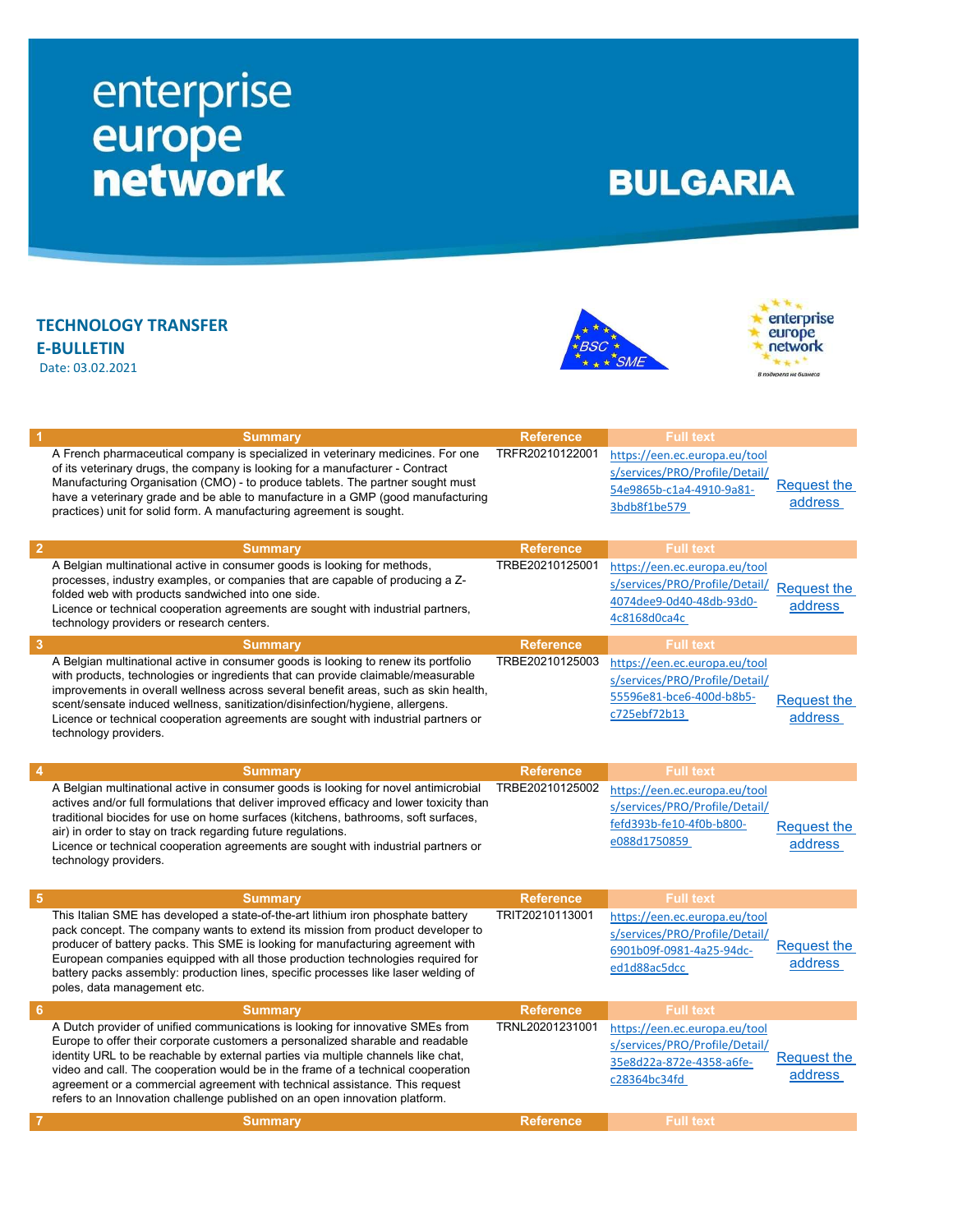|    | A German automotive supplier company is looking for sustainable material solutions TRDE20210112001<br>based on rubber and plastics for fluid tubes (hoses) in automotive applications. The<br>goal is to reduce vehicle weight and thus contribute to lower fuel consumption. A<br>commercial agreement with technical assistance is aimed. This request refers to an<br>innovation challenge published on an open innovation platform.                                                                                                   |                                     | https://een.ec.europa.eu/tool<br>s/services/PRO/Profile/Detail/<br>d9bcaee7-67d2-44f2-a228-<br>d23d3685a85a | Request the<br>address        |
|----|-------------------------------------------------------------------------------------------------------------------------------------------------------------------------------------------------------------------------------------------------------------------------------------------------------------------------------------------------------------------------------------------------------------------------------------------------------------------------------------------------------------------------------------------|-------------------------------------|-------------------------------------------------------------------------------------------------------------|-------------------------------|
| 8  | <b>Summary</b><br>A large German chemical company is looking for a digital documentation tool that                                                                                                                                                                                                                                                                                                                                                                                                                                        | <b>Reference</b><br>TRDE20210107001 | <b>Full text</b><br>https://een.ec.europa.eu/tool                                                           |                               |
|    | helps to fulfil legal requirements regarding the regular checking of machines and<br>assets. It should provide information about new rules and document internal<br>measures being taken to comply with them or react to audit findings. The desired<br>outcome is a more efficient, digitized audit cadaster management leading to cost<br>and time savings. Commercial agreements with technical assistance or license<br>agreements are sought.                                                                                        |                                     | s/services/PRO/Profile/Detail/<br>b34f37b0-c146-4633-bb37-<br>6eed743c592a                                  | <b>Request the</b><br>address |
| 9  | <b>Summary</b>                                                                                                                                                                                                                                                                                                                                                                                                                                                                                                                            | <b>Reference</b>                    | <b>Full text</b>                                                                                            |                               |
|    | A Singapore MNE is seeking dry ingredients in a chocolate/fat-based filling system<br>that can replace and has a similar mouthfeel to sugar, or ingredient technologies<br>that can counteract such negative mouthfeel attributes. This is to meet a growing<br>demand for lower fat and sugar products that do not compromise on mouthfeel,<br>even with reduced fat and sugar levels. Partners with the above technologies or<br>capabilities are sought for R&D collaboration, joint venture or license agreement.                     | TRSG20210121001                     | https://een.ec.europa.eu/tool<br>s/services/PRO/Profile/Detail/<br>8425b6c4-95f9-4143-a2ae-<br>3e1a40b0766c | <b>Request the</b><br>address |
| 10 | <b>Summary</b>                                                                                                                                                                                                                                                                                                                                                                                                                                                                                                                            | <b>Reference</b>                    | <b>Full text</b>                                                                                            |                               |
|    | The French company develops selective nano gas sensor with components on                                                                                                                                                                                                                                                                                                                                                                                                                                                                  | TRFR20201207001                     | https://een.ec.europa.eu/tool                                                                               |                               |
|    | Metal Oxide Semiconductor (MOX) technology.<br>The company is looking for a partner that can deposit a thin nanolayer containing<br>different chemical compounds by Physical Vapor Deposition (PVD) under a<br>manufacturing agreement.                                                                                                                                                                                                                                                                                                   |                                     | s/services/PRO/Profile/Detail/<br>0de1e4e4-a5b1-4377-9e4b-<br>b96fe8755245                                  | <b>Request the</b><br>address |
|    |                                                                                                                                                                                                                                                                                                                                                                                                                                                                                                                                           |                                     |                                                                                                             |                               |
| 11 | <b>Summary</b><br>UK company manufacturing transparent face masks is looking for a permanent                                                                                                                                                                                                                                                                                                                                                                                                                                              | <b>Reference</b><br>TRUK20210127001 | <b>Full text</b>                                                                                            |                               |
|    | hydrophilic treatment for thermoplastic elastomer transparent material. They require<br>a function (ideally via additive, functionalisation or coating) so the material remains<br>anti fog after exhaling on it or during temperature changes. Potential collaborations<br>are sought under commercial agreement with technical assistance, licencing or<br>manufacturing agreement.                                                                                                                                                     |                                     | https://een.ec.europa.eu/tool<br>s/services/PRO/Profile/Detail/<br>acdc4bf8-f444-4282-8bdb-<br>15e9580803e1 | Request the<br>address        |
| 12 | <b>Summary</b>                                                                                                                                                                                                                                                                                                                                                                                                                                                                                                                            | <b>Reference</b>                    | <b>Full text</b>                                                                                            |                               |
|    | A Dutch construction company active in renovation of social housings wants to build TRNL20201216001<br>and insulate in a more circular way.<br>The company is looking for partners that offer insulation systems for apartments,<br>which can be disassembled and reused. It aims to set up a project to co-develop<br>and apply an outer wall insulation system within the framework of a commercial<br>agreement with technical assistance or a technical cooperation agreement. This<br>profile refers to an open innovation platform. |                                     | https://een.ec.europa.eu/tool<br>s/services/PRO/Profile/Detail/<br>fc18b7a0-8570-4f4b-81b0-<br>cf0c953ecdf1 | <b>Request the</b><br>address |
| 13 | <b>Summary</b>                                                                                                                                                                                                                                                                                                                                                                                                                                                                                                                            | <b>Reference</b>                    | <b>Full text</b>                                                                                            |                               |
|    | A French SME based in the south of France has developed a mechanized system<br>to replace filters in few seconds which can be used on piping fluids transportation<br>(gas, liquids).<br>The company is now looking for a partner with a good knowledge of end-user<br>applications and processes in order to adapt the solution to the specifications of the<br>filter's market.                                                                                                                                                         | TRFR20210119001                     | https://een.ec.europa.eu/tool<br>s/services/PRO/Profile/Detail/<br>c87a0253-fff1-4cbf-9171-<br>8ad92ec31c01 | <b>Request the</b><br>address |
| 14 | <b>Summary</b>                                                                                                                                                                                                                                                                                                                                                                                                                                                                                                                            | <b>Reference</b>                    | <b>Full</b> text                                                                                            |                               |
|    | A Spanish local entity has started to build a green belt using degraded, abandoned<br>lots of land. No trees are left and the replantation is a challenge due to the harsh<br>climate conditions. The increasing heat during summer months demands specific<br>technologies for the newly planted trees to survive. The entity is looking for<br>commercial agreements with technical assistance for the implementation of<br>technologies that allow the survival of vegetation in extreme heat conditions.                              | TRES20201216001                     | https://een.ec.europa.eu/tool<br>s/services/PRO/Profile/Detail/<br>2d25f68c-8d1c-4787-901e-<br>14e04f8d6f4e | <b>Request the</b><br>address |
| 15 | <b>Summary</b>                                                                                                                                                                                                                                                                                                                                                                                                                                                                                                                            | <b>Reference</b>                    | <b>Full text</b>                                                                                            |                               |
|    | An Austrian company has developed a disruptive digital inspection platform for<br>infrastructure. They seek operators of drones with expertise to capture high<br>resolution image data. Partners sought are research organisations or companies of<br>any size for a service agreement or a technical cooperation agreement.                                                                                                                                                                                                             | TRAT20210128001                     | https://een.ec.europa.eu/tool<br>s/services/PRO/Profile/Detail/<br>0e9eb4ed-7722-44e7-8468-<br>ac406536e2d7 | <b>Request the</b><br>address |
| 16 | <b>Summary</b>                                                                                                                                                                                                                                                                                                                                                                                                                                                                                                                            | <b>Reference</b>                    | <b>Full text</b>                                                                                            |                               |
|    | This is a Chinese company specialised in designing and manufacturing household<br>appliances.<br>According to the company development strategy, it seeks constant temperature<br>control technology applied to gas water heaters from European market.<br>The Chinese company prefers a commercial agreement with technical assistance<br>cooperation method.                                                                                                                                                                             | TRCN20201125001                     | https://een.ec.europa.eu/tool<br>s/services/PRO/Profile/Detail/<br>6bf7f178-c769-4451-b2e4-<br>fee9056dda20 | Request the<br>address        |
| 17 | <b>Summary</b>                                                                                                                                                                                                                                                                                                                                                                                                                                                                                                                            | <b>Reference</b>                    | <b>Full text</b>                                                                                            |                               |
|    |                                                                                                                                                                                                                                                                                                                                                                                                                                                                                                                                           |                                     |                                                                                                             |                               |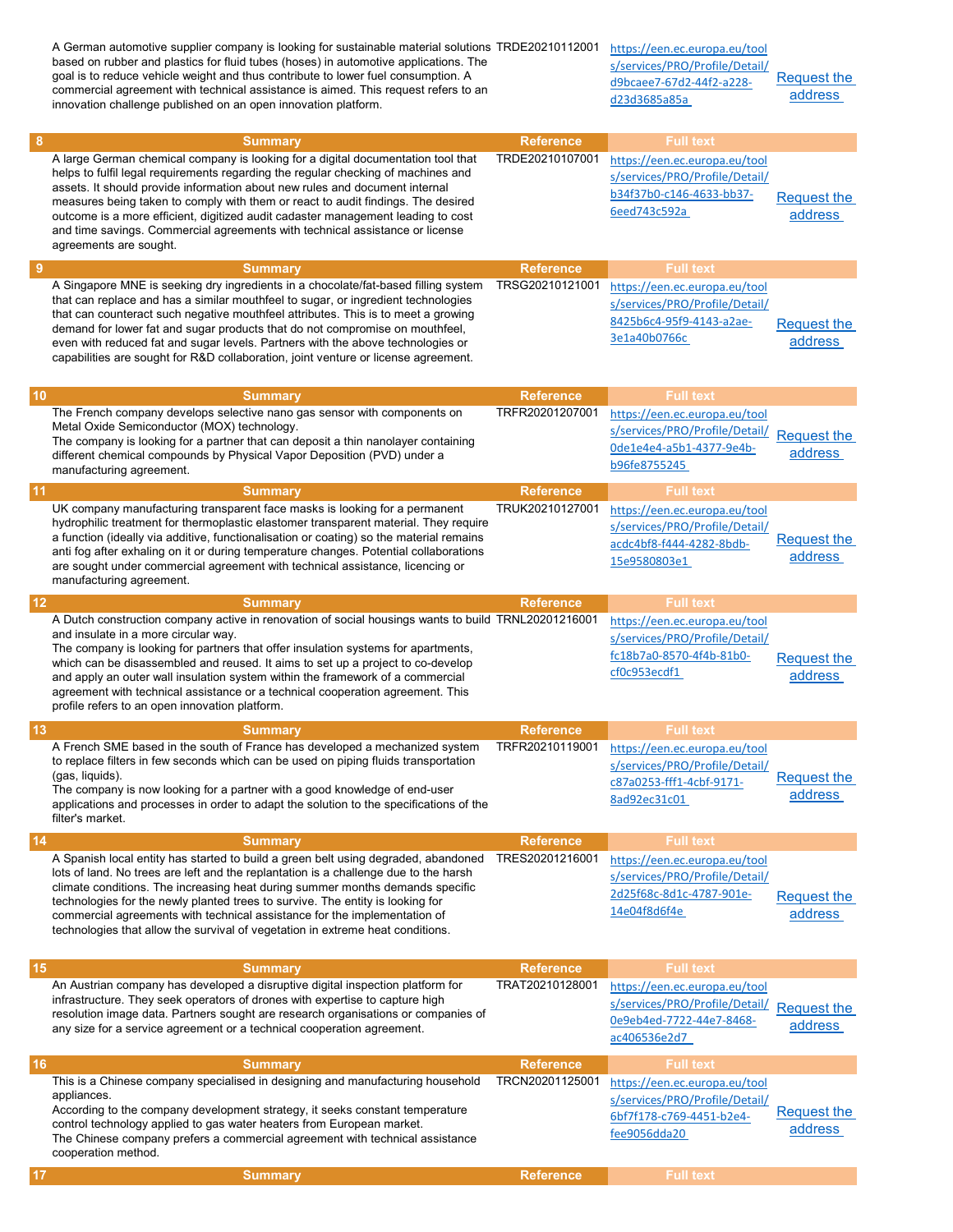|           | An Austrian SME offers a cost-effective system to continuously measure body<br>temperature. It enables identification of potentially infected persons at a very early<br>stage, thus breaking the chain of infection as soon as possible. Measurements are<br>read by a sensor embedded in a patch, which transmits data to a device via NFC.<br>Atypical body temperature curves indicate at risk individuals, advising e.g. a COVID<br>test. Partners are sought for licencing or commercial agreement with technical<br>assistance.                | TOAT20210127001  | https://een.ec.europa.eu/tool<br>s/services/PRO/Profile/Detail/<br>9f302d3c-76d5-46b8-9700-<br>41e1e62d12cd | <b>Request the</b><br>address |
|-----------|-------------------------------------------------------------------------------------------------------------------------------------------------------------------------------------------------------------------------------------------------------------------------------------------------------------------------------------------------------------------------------------------------------------------------------------------------------------------------------------------------------------------------------------------------------|------------------|-------------------------------------------------------------------------------------------------------------|-------------------------------|
| 18        | <b>Summary</b>                                                                                                                                                                                                                                                                                                                                                                                                                                                                                                                                        | <b>Reference</b> | <b>Full text</b>                                                                                            |                               |
|           | The German SME is a niche energy engineering partner for intelligent decentralized TODE20201103001<br>energy systems solutions. The company develops, produces and maintains modular<br>cross sector solutions in the energy market which is unique and covers the<br>generation, distribution, management and marketing through virtual power plants.<br>Energy performance contractors (EPC), system integrators which provide entire<br>solutions to distribution system operators (DSO), utilities or energy contracting<br>companies are sought. |                  | https://een.ec.europa.eu/tool<br>s/services/PRO/Profile/Detail/<br>7220219a-8519-4afc-a1ec-<br>73327a609315 | <b>Request the</b><br>address |
| 19        | <b>Summary</b>                                                                                                                                                                                                                                                                                                                                                                                                                                                                                                                                        | <b>Reference</b> | <b>Full text</b>                                                                                            |                               |
|           | A Spanish company, born to bring innovation to the transport and logistics sector,<br>has developed a new generation of foldable container to make transport more<br>sustainable. They are searching for companies that normally use containers for<br>transport, and who have unbalanced routes with need of empty containers'<br>repositioning. The value proposition is to rent them one or more groups of foldable<br>containers for their use, under a commercial agreement that will include its technical<br>assistance.                       | TOES20210120002  | https://een.ec.europa.eu/tool<br>s/services/PRO/Profile/Detail/<br>749bde91-0ad2-4c16-86d5-<br>6743aa3eb3db | <b>Request the</b><br>address |
| <b>20</b> | <b>Summary</b>                                                                                                                                                                                                                                                                                                                                                                                                                                                                                                                                        | <b>Reference</b> | <b>Full text</b>                                                                                            |                               |
|           | A Spanish nanoscience and nanotechnology research centre has developed<br>innovative photoinduced thermoluminescent inks to prevent counterfeiting in<br>several industries. The inks are composed of metal nanoparticles, phase change<br>materials (PCM) and fluorescent dyes which respond to near infrared radiation<br>(NIR) producing a change in the optical properties (fluorescence) of the material.<br>Companies cosmetics&pharma, packaging, banknotes are sought for research<br>collaborations or license agreements.                   | TOES20210125001  | https://een.ec.europa.eu/tool<br>s/services/PRO/Profile/Detail/<br>fee376d9-1480-4f28-a98c-<br>9059b54a2590 | <b>Request the</b><br>address |
| 21        | <b>Summary</b>                                                                                                                                                                                                                                                                                                                                                                                                                                                                                                                                        | <b>Reference</b> | <b>Full text</b>                                                                                            |                               |
|           | A Korean IT company develops cyber security solution. The solution provides dual<br>defense on network and Endpoint (PC, personal computer/server) against APT and<br>ransomware attack. The company wishes to offer its technology and product to the<br>European market under a commercial agreement with technical assistance and<br>manufacturing agreement.                                                                                                                                                                                      | TOKR20201027001  | https://een.ec.europa.eu/tool<br>s/services/PRO/Profile/Detail/<br>16b732c2-0f5c-4bb5-9615-<br>a8b0e973572b | <b>Request the</b><br>address |
| <b>22</b> | <b>Summary</b>                                                                                                                                                                                                                                                                                                                                                                                                                                                                                                                                        | <b>Reference</b> | <b>Full text</b>                                                                                            |                               |
|           | Korea's comprehensive telecommunication solution company is looking for a<br>cooperation partner to expand their business globally. The company's products<br>range from large capacity backbone class to small capacity class. The company<br>wishes to conclude a technical cooperation or manufacturing agreements with a<br>partner who can help localizing products based on a certain level of understandings<br>in communication equipment.                                                                                                    | TOKR20201027002  | https://een.ec.europa.eu/tool<br>s/services/PRO/Profile/Detail/<br>e5c8cc46-fce1-443f-bed1-<br>2cdadbb4b85a | Request the<br>address        |
| 23        | <b>Summary</b>                                                                                                                                                                                                                                                                                                                                                                                                                                                                                                                                        | <b>Reference</b> | <b>Full text</b>                                                                                            |                               |
|           | A Korean R&D institute specialised in ICT Bio-healthcare has developed ultrasonic<br>wireless power transfer technology, which is more biocompatible than the primary<br>battery used in conventional implantable medical devices and using this technology,<br>bio-signal sensing and bio-stimulating devices have been also developed. Any<br>organisation in need of such a technology can be a potential partner under the<br>license agreement, technical cooperation and commercial agreement with technical<br>assistance.                     | TOKR20201209002  | https://een.ec.europa.eu/tool<br>s/services/PRO/Profile/Detail/<br>36b15b31-d463-4b80-a3b8-<br>3ae8f37643ea | <b>Request the</b><br>address |
| 24        | <b>Summary</b>                                                                                                                                                                                                                                                                                                                                                                                                                                                                                                                                        | <b>Reference</b> | <b>Full text</b>                                                                                            |                               |
|           | A Korean company specialized in developing customized network security<br>equipment and servers offers its own developed network security equipment, server<br>switches and all flash media servers. The products are customer-oriented, cost<br>effective and highly reliable. The company has experience exporting products to<br>U.S.A, Taiwan and Finland. To extend its business area, it is looking for partners<br>overseas available for commercial agreement with technical assistance as well as<br>technical cooperation.                  | TOKR20201218001  | https://een.ec.europa.eu/tool<br>s/services/PRO/Profile/Detail/<br>5e575536-2330-42d3-92c8-<br>2e514ae7706b | <b>Request the</b><br>address |
| <b>25</b> | <b>Summary</b>                                                                                                                                                                                                                                                                                                                                                                                                                                                                                                                                        | <b>Reference</b> | <b>Full text</b>                                                                                            |                               |
|           | The capillary biochip developed in the Biotech division in a national research<br>institute in Korea, can detect stress related biomolecules in saliva, facilitating facile<br>measure of the mental stress state of a person. The detection is carried out within a<br>matter of a few minutes using very small amount of saliva (5µL). Moreover, with<br>advantage over the conventional ELISA (Enzyme-Linked Immunosorbent Assay)<br>used in clinical environment, the capillary biochip can provide faster and better<br>result                   | TOKR20210103001  | https://een.ec.europa.eu/tool<br>s/services/PRO/Profile/Detail/<br>fb097803-4dd5-4815-be77-<br>e7812958ec6d | Request the<br>address        |
| <b>26</b> | <b>Summary</b>                                                                                                                                                                                                                                                                                                                                                                                                                                                                                                                                        | <b>Reference</b> | <b>Full text</b>                                                                                            |                               |
|           |                                                                                                                                                                                                                                                                                                                                                                                                                                                                                                                                                       |                  |                                                                                                             |                               |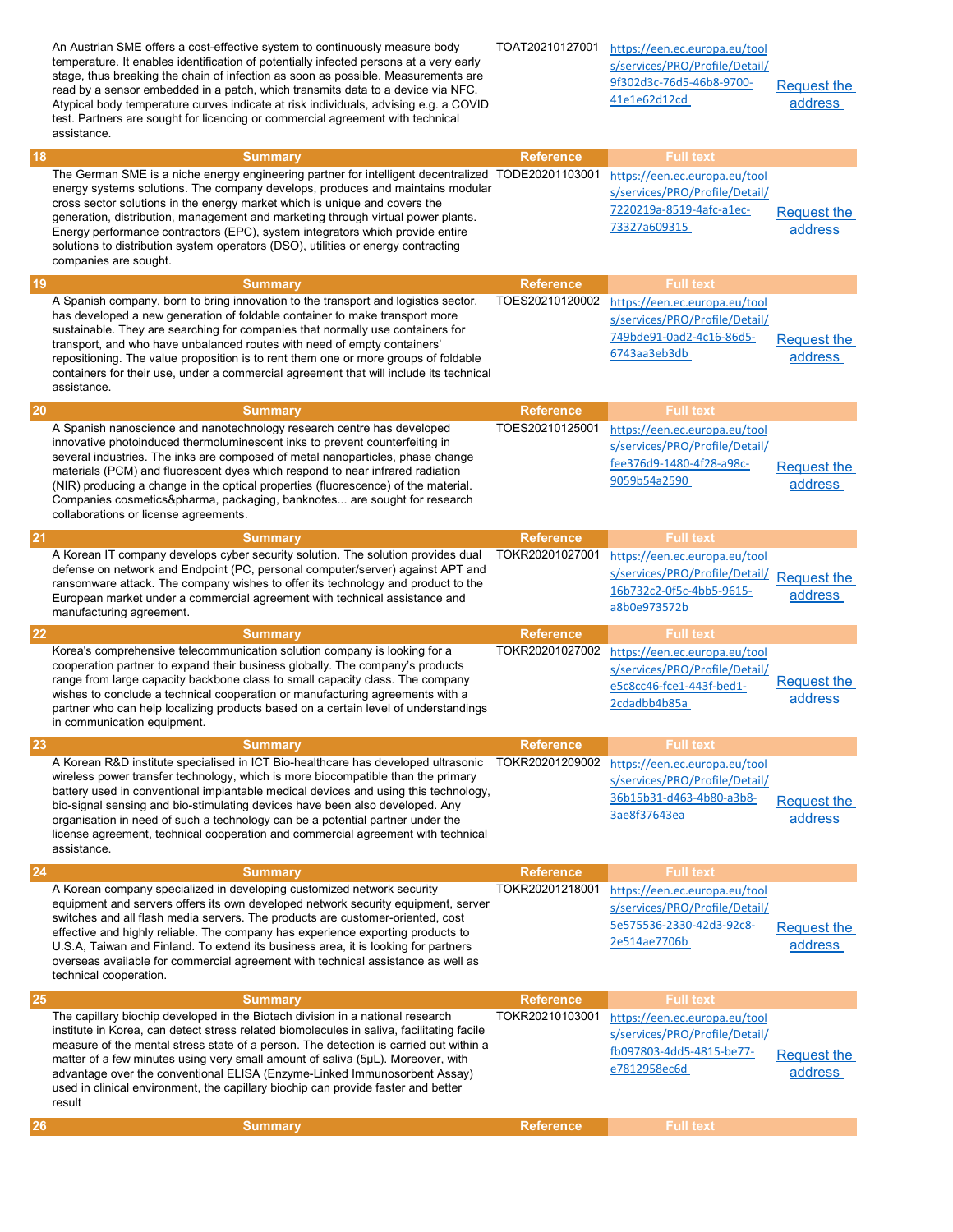| A Korean company provides advanced antenna products and technology for<br>TOKR20210121002<br>https://een.ec.europa.eu/tool<br>wireless communication, RADAR system and wireless sensing system. Its<br>s/services/PRO/Profile/Detail/<br>technology can satisfy customized specifications of wireless system and<br>f8b3bf96-cce7-4331-89de-<br>applications. Currently the company provides its antennas for telecommunication<br><b>Request the</b><br>8beb30425cee<br>and ITCS(Information Technology and Computer Science)companies in Japan and<br>address<br>Korea. However, its target markets can be anywhere in use of 5G mobile networks,<br>satellite services, vehicle networking or the IoT.<br>28<br><b>Reference</b><br><b>Full text</b><br><b>Summary</b><br>TOMD20201201001<br>The Moldovan inventor propose a new technology for partial solving of the most<br>https://een.ec.europa.eu/tool<br>important strategic tasks of each country in matters of food security, energy saving<br>s/services/PRO/Profile/Detail/<br>policy, preservation of ecology and natural resources. The inventor is proposing the<br>5f3da53a-c42e-4b33-8752-<br><b>Request the</b><br>new design of the combine harvester for manufacturing and the new technology for<br>3af3ffbd6cf3<br>address<br>use. He is looking for manufacturing agreements with partners from countries were<br>combine harvesters are manufactured as USA, Germany, Russia, Belarus and<br>others.<br>29<br><b>Full text</b><br><b>Reference</b><br><b>Summary</b><br>The inventor from Moldova proposes an innovative, fully controlled and accelerated TOMD20201230001<br>https://een.ec.europa.eu/tool<br>technique for making and aging wine, beer, cider and aging spirits. The Patented<br>s/services/PRO/Profile/Detail/<br>Equipment with reinforced wooden barrels will help winemakers and WINE Industry<br><b>Request the</b><br>4d86a840-c57e-4bb0-a253-<br>globally to make wine without Additive and/or No added Preservative. It also gives<br>address<br>12ca91b130c0<br>control over oxidation, evaporation during beverage making and aging as well as<br>during laboratory and tasting sampling.<br>30<br><b>Full text</b><br><b>Reference</b><br><b>Summary</b><br>A Ukrainian company has developed an integrated solid waste system for thermal<br>TOUA20201127001<br>https://een.ec.europa.eu/tool<br>and electrical energy production that could be used for productive purposes and for<br>s/services/PRO/Profile/Detail/<br><b>Request the</b><br>sale. The waste plastics together with the biomass could be recycled in an eco-<br>9833b9f2-c4ba-4161-875b-<br>address<br>efficient manner. This also provides a valuable source of heat and power. The<br>8639b8e1e6b3<br>company is looking for financial agreements.<br>31<br><b>Reference</b><br><b>Full text</b><br><b>Summary</b><br>A Polish is offering services in the field of comprehensive design of electronic<br>TOPL20210115001<br>https://een.ec.europa.eu/tool<br>devices and software. The object of the present invention is the method for using<br>s/services/PRO/Profile/Detail/<br>the virtual hardware resources physically located on a server via mobile electronic<br>c9012b7b-f6af-4a16-a14a-<br><b>Request the</b><br>module equipped with peripheral device connection ports having its application in<br>46689dba1dcd<br>address<br>automation, robotics, education, healthcare, sensorics, utility electronics and<br>entertainment. The company is looking for license, financial and joint venture<br>agreements.<br>32<br><b>Reference</b><br><b>Full text</b><br><b>Summary</b><br>TOIT20210104001<br>A Hi-tech start-up, established in Northern Italy in 2016, has developed in<br>https://een.ec.europa.eu/tool<br>collaboration with research centres and universities an innovative system of LED<br>s/services/PRO/Profile/Detail/<br>lamps and software applied to the agricultural sector which helps to increase the<br>1ebbc435-a7c0-4ed1-87ae-<br>Request the<br>quality and quantity of production of crops, reducing mortality, prolonging the<br>58afa575109b<br>address<br>seasonality and improving the plant welfare. Organisations and companies<br>operating in the agricultural sector are sought for commercial agreements with<br>technical assistance.<br>33<br><b>Full text</b><br><b>Reference</b><br><b>Summary</b><br>A Spanish company specialized in modular design of battery packs and powertrain<br>TOES20201218001<br>https://een.ec.europa.eu/tool<br>for electric vehicles is looking for potential partners in order to apply for European<br>s/services/PRO/Profile/Detail/<br>projects focused on electric mobility and sustainable technologies applied to<br>a63dde74-b27f-453c-b656-<br><b>Request the</b><br>vehicles. They offer themselves as partners or subcontractors in related project<br>ddabef67469a<br>address<br>proposals under a research cooperation agreement. The company is also interested<br>in a technical cooperation for further development of products/technologies.<br>34<br><b>Full text</b><br><b>Reference</b><br><b>Summary</b><br>A Spanish company with expertise in the acquisition of aerial data by drone<br>TOES20201221001<br>https://een.ec.europa.eu/tool<br>photogrammetry in the renewable energy sector seeks partnerships in the form of<br>s/services/PRO/Profile/Detail/ Request the<br>commercial agreements with technical assistance.<br>address<br>03073b24-4ff5-4bac-be9c-<br>d1963e92e72c<br>35<br><b>Reference</b><br><b>Full text</b><br><b>Summary</b> |    | A Korean R&D institute specialised in ICT Bio-healthcare has developed 3D printing TOKR20210115005<br>technology of bio-ceramics for customized bone substitutes for skull replacement.<br>Unlike existing particulated bone substitutes, 3D printing-based bone substitutes<br>can be customised, resulting in shorter surgery time for doctors and faster recovery<br>time for patients. Any organisation in need of such a technology can be a potential<br>partner under license agreement, technical cooperation and commercial agreement<br>wit |                  | https://een.ec.europa.eu/tool<br>s/services/PRO/Profile/Detail/<br>7fd0929d-3ecb-4e9d-99d9-<br>53a320d0e747 | <b>Request the</b><br>address |
|---------------------------------------------------------------------------------------------------------------------------------------------------------------------------------------------------------------------------------------------------------------------------------------------------------------------------------------------------------------------------------------------------------------------------------------------------------------------------------------------------------------------------------------------------------------------------------------------------------------------------------------------------------------------------------------------------------------------------------------------------------------------------------------------------------------------------------------------------------------------------------------------------------------------------------------------------------------------------------------------------------------------------------------------------------------------------------------------------------------------------------------------------------------------------------------------------------------------------------------------------------------------------------------------------------------------------------------------------------------------------------------------------------------------------------------------------------------------------------------------------------------------------------------------------------------------------------------------------------------------------------------------------------------------------------------------------------------------------------------------------------------------------------------------------------------------------------------------------------------------------------------------------------------------------------------------------------------------------------------------------------------------------------------------------------------------------------------------------------------------------------------------------------------------------------------------------------------------------------------------------------------------------------------------------------------------------------------------------------------------------------------------------------------------------------------------------------------------------------------------------------------------------------------------------------------------------------------------------------------------------------------------------------------------------------------------------------------------------------------------------------------------------------------------------------------------------------------------------------------------------------------------------------------------------------------------------------------------------------------------------------------------------------------------------------------------------------------------------------------------------------------------------------------------------------------------------------------------------------------------------------------------------------------------------------------------------------------------------------------------------------------------------------------------------------------------------------------------------------------------------------------------------------------------------------------------------------------------------------------------------------------------------------------------------------------------------------------------------------------------------------------------------------------------------------------------------------------------------------------------------------------------------------------------------------------------------------------------------------------------------------------------------------------------------------------------------------------------------------------------------------------------------------------------------------------------------------------------------------------------------------------------------------------------------------------------------------------------------------------------------------------------------------------------------------------------------------------------------------------------------------------------------------------------------------------------------------------------------------------------------------------------------------------------------------------------------------------------------------------------------------------------------------------------------------------------------------------------------------------------------------------------------------------------------------------------------------------------------------------------------------------------------------------------------------------------------------------------------------------------------------------------------------------------------------------------------------------------------------------------------------------------------------------------------------------------------------------------------------------------------------------------------------------------------------------------------------------------------------------------------------------------------------------------------------------------------------------------------------------------------------------------------|----|-------------------------------------------------------------------------------------------------------------------------------------------------------------------------------------------------------------------------------------------------------------------------------------------------------------------------------------------------------------------------------------------------------------------------------------------------------------------------------------------------------------------------------------------------------|------------------|-------------------------------------------------------------------------------------------------------------|-------------------------------|
|                                                                                                                                                                                                                                                                                                                                                                                                                                                                                                                                                                                                                                                                                                                                                                                                                                                                                                                                                                                                                                                                                                                                                                                                                                                                                                                                                                                                                                                                                                                                                                                                                                                                                                                                                                                                                                                                                                                                                                                                                                                                                                                                                                                                                                                                                                                                                                                                                                                                                                                                                                                                                                                                                                                                                                                                                                                                                                                                                                                                                                                                                                                                                                                                                                                                                                                                                                                                                                                                                                                                                                                                                                                                                                                                                                                                                                                                                                                                                                                                                                                                                                                                                                                                                                                                                                                                                                                                                                                                                                                                                                                                                                                                                                                                                                                                                                                                                                                                                                                                                                                                                                                                                                                                                                                                                                                                                                                                                                                                                                                                                                                                                                                   | 27 | <b>Summary</b>                                                                                                                                                                                                                                                                                                                                                                                                                                                                                                                                        | <b>Reference</b> | <b>Full text</b>                                                                                            |                               |
|                                                                                                                                                                                                                                                                                                                                                                                                                                                                                                                                                                                                                                                                                                                                                                                                                                                                                                                                                                                                                                                                                                                                                                                                                                                                                                                                                                                                                                                                                                                                                                                                                                                                                                                                                                                                                                                                                                                                                                                                                                                                                                                                                                                                                                                                                                                                                                                                                                                                                                                                                                                                                                                                                                                                                                                                                                                                                                                                                                                                                                                                                                                                                                                                                                                                                                                                                                                                                                                                                                                                                                                                                                                                                                                                                                                                                                                                                                                                                                                                                                                                                                                                                                                                                                                                                                                                                                                                                                                                                                                                                                                                                                                                                                                                                                                                                                                                                                                                                                                                                                                                                                                                                                                                                                                                                                                                                                                                                                                                                                                                                                                                                                                   |    |                                                                                                                                                                                                                                                                                                                                                                                                                                                                                                                                                       |                  |                                                                                                             |                               |
|                                                                                                                                                                                                                                                                                                                                                                                                                                                                                                                                                                                                                                                                                                                                                                                                                                                                                                                                                                                                                                                                                                                                                                                                                                                                                                                                                                                                                                                                                                                                                                                                                                                                                                                                                                                                                                                                                                                                                                                                                                                                                                                                                                                                                                                                                                                                                                                                                                                                                                                                                                                                                                                                                                                                                                                                                                                                                                                                                                                                                                                                                                                                                                                                                                                                                                                                                                                                                                                                                                                                                                                                                                                                                                                                                                                                                                                                                                                                                                                                                                                                                                                                                                                                                                                                                                                                                                                                                                                                                                                                                                                                                                                                                                                                                                                                                                                                                                                                                                                                                                                                                                                                                                                                                                                                                                                                                                                                                                                                                                                                                                                                                                                   |    |                                                                                                                                                                                                                                                                                                                                                                                                                                                                                                                                                       |                  |                                                                                                             |                               |
|                                                                                                                                                                                                                                                                                                                                                                                                                                                                                                                                                                                                                                                                                                                                                                                                                                                                                                                                                                                                                                                                                                                                                                                                                                                                                                                                                                                                                                                                                                                                                                                                                                                                                                                                                                                                                                                                                                                                                                                                                                                                                                                                                                                                                                                                                                                                                                                                                                                                                                                                                                                                                                                                                                                                                                                                                                                                                                                                                                                                                                                                                                                                                                                                                                                                                                                                                                                                                                                                                                                                                                                                                                                                                                                                                                                                                                                                                                                                                                                                                                                                                                                                                                                                                                                                                                                                                                                                                                                                                                                                                                                                                                                                                                                                                                                                                                                                                                                                                                                                                                                                                                                                                                                                                                                                                                                                                                                                                                                                                                                                                                                                                                                   |    |                                                                                                                                                                                                                                                                                                                                                                                                                                                                                                                                                       |                  |                                                                                                             |                               |
|                                                                                                                                                                                                                                                                                                                                                                                                                                                                                                                                                                                                                                                                                                                                                                                                                                                                                                                                                                                                                                                                                                                                                                                                                                                                                                                                                                                                                                                                                                                                                                                                                                                                                                                                                                                                                                                                                                                                                                                                                                                                                                                                                                                                                                                                                                                                                                                                                                                                                                                                                                                                                                                                                                                                                                                                                                                                                                                                                                                                                                                                                                                                                                                                                                                                                                                                                                                                                                                                                                                                                                                                                                                                                                                                                                                                                                                                                                                                                                                                                                                                                                                                                                                                                                                                                                                                                                                                                                                                                                                                                                                                                                                                                                                                                                                                                                                                                                                                                                                                                                                                                                                                                                                                                                                                                                                                                                                                                                                                                                                                                                                                                                                   |    |                                                                                                                                                                                                                                                                                                                                                                                                                                                                                                                                                       |                  |                                                                                                             |                               |
|                                                                                                                                                                                                                                                                                                                                                                                                                                                                                                                                                                                                                                                                                                                                                                                                                                                                                                                                                                                                                                                                                                                                                                                                                                                                                                                                                                                                                                                                                                                                                                                                                                                                                                                                                                                                                                                                                                                                                                                                                                                                                                                                                                                                                                                                                                                                                                                                                                                                                                                                                                                                                                                                                                                                                                                                                                                                                                                                                                                                                                                                                                                                                                                                                                                                                                                                                                                                                                                                                                                                                                                                                                                                                                                                                                                                                                                                                                                                                                                                                                                                                                                                                                                                                                                                                                                                                                                                                                                                                                                                                                                                                                                                                                                                                                                                                                                                                                                                                                                                                                                                                                                                                                                                                                                                                                                                                                                                                                                                                                                                                                                                                                                   |    |                                                                                                                                                                                                                                                                                                                                                                                                                                                                                                                                                       |                  |                                                                                                             |                               |
|                                                                                                                                                                                                                                                                                                                                                                                                                                                                                                                                                                                                                                                                                                                                                                                                                                                                                                                                                                                                                                                                                                                                                                                                                                                                                                                                                                                                                                                                                                                                                                                                                                                                                                                                                                                                                                                                                                                                                                                                                                                                                                                                                                                                                                                                                                                                                                                                                                                                                                                                                                                                                                                                                                                                                                                                                                                                                                                                                                                                                                                                                                                                                                                                                                                                                                                                                                                                                                                                                                                                                                                                                                                                                                                                                                                                                                                                                                                                                                                                                                                                                                                                                                                                                                                                                                                                                                                                                                                                                                                                                                                                                                                                                                                                                                                                                                                                                                                                                                                                                                                                                                                                                                                                                                                                                                                                                                                                                                                                                                                                                                                                                                                   |    |                                                                                                                                                                                                                                                                                                                                                                                                                                                                                                                                                       |                  |                                                                                                             |                               |
|                                                                                                                                                                                                                                                                                                                                                                                                                                                                                                                                                                                                                                                                                                                                                                                                                                                                                                                                                                                                                                                                                                                                                                                                                                                                                                                                                                                                                                                                                                                                                                                                                                                                                                                                                                                                                                                                                                                                                                                                                                                                                                                                                                                                                                                                                                                                                                                                                                                                                                                                                                                                                                                                                                                                                                                                                                                                                                                                                                                                                                                                                                                                                                                                                                                                                                                                                                                                                                                                                                                                                                                                                                                                                                                                                                                                                                                                                                                                                                                                                                                                                                                                                                                                                                                                                                                                                                                                                                                                                                                                                                                                                                                                                                                                                                                                                                                                                                                                                                                                                                                                                                                                                                                                                                                                                                                                                                                                                                                                                                                                                                                                                                                   |    |                                                                                                                                                                                                                                                                                                                                                                                                                                                                                                                                                       |                  |                                                                                                             |                               |
|                                                                                                                                                                                                                                                                                                                                                                                                                                                                                                                                                                                                                                                                                                                                                                                                                                                                                                                                                                                                                                                                                                                                                                                                                                                                                                                                                                                                                                                                                                                                                                                                                                                                                                                                                                                                                                                                                                                                                                                                                                                                                                                                                                                                                                                                                                                                                                                                                                                                                                                                                                                                                                                                                                                                                                                                                                                                                                                                                                                                                                                                                                                                                                                                                                                                                                                                                                                                                                                                                                                                                                                                                                                                                                                                                                                                                                                                                                                                                                                                                                                                                                                                                                                                                                                                                                                                                                                                                                                                                                                                                                                                                                                                                                                                                                                                                                                                                                                                                                                                                                                                                                                                                                                                                                                                                                                                                                                                                                                                                                                                                                                                                                                   |    |                                                                                                                                                                                                                                                                                                                                                                                                                                                                                                                                                       |                  |                                                                                                             |                               |
|                                                                                                                                                                                                                                                                                                                                                                                                                                                                                                                                                                                                                                                                                                                                                                                                                                                                                                                                                                                                                                                                                                                                                                                                                                                                                                                                                                                                                                                                                                                                                                                                                                                                                                                                                                                                                                                                                                                                                                                                                                                                                                                                                                                                                                                                                                                                                                                                                                                                                                                                                                                                                                                                                                                                                                                                                                                                                                                                                                                                                                                                                                                                                                                                                                                                                                                                                                                                                                                                                                                                                                                                                                                                                                                                                                                                                                                                                                                                                                                                                                                                                                                                                                                                                                                                                                                                                                                                                                                                                                                                                                                                                                                                                                                                                                                                                                                                                                                                                                                                                                                                                                                                                                                                                                                                                                                                                                                                                                                                                                                                                                                                                                                   |    |                                                                                                                                                                                                                                                                                                                                                                                                                                                                                                                                                       |                  |                                                                                                             |                               |
|                                                                                                                                                                                                                                                                                                                                                                                                                                                                                                                                                                                                                                                                                                                                                                                                                                                                                                                                                                                                                                                                                                                                                                                                                                                                                                                                                                                                                                                                                                                                                                                                                                                                                                                                                                                                                                                                                                                                                                                                                                                                                                                                                                                                                                                                                                                                                                                                                                                                                                                                                                                                                                                                                                                                                                                                                                                                                                                                                                                                                                                                                                                                                                                                                                                                                                                                                                                                                                                                                                                                                                                                                                                                                                                                                                                                                                                                                                                                                                                                                                                                                                                                                                                                                                                                                                                                                                                                                                                                                                                                                                                                                                                                                                                                                                                                                                                                                                                                                                                                                                                                                                                                                                                                                                                                                                                                                                                                                                                                                                                                                                                                                                                   |    |                                                                                                                                                                                                                                                                                                                                                                                                                                                                                                                                                       |                  |                                                                                                             |                               |
|                                                                                                                                                                                                                                                                                                                                                                                                                                                                                                                                                                                                                                                                                                                                                                                                                                                                                                                                                                                                                                                                                                                                                                                                                                                                                                                                                                                                                                                                                                                                                                                                                                                                                                                                                                                                                                                                                                                                                                                                                                                                                                                                                                                                                                                                                                                                                                                                                                                                                                                                                                                                                                                                                                                                                                                                                                                                                                                                                                                                                                                                                                                                                                                                                                                                                                                                                                                                                                                                                                                                                                                                                                                                                                                                                                                                                                                                                                                                                                                                                                                                                                                                                                                                                                                                                                                                                                                                                                                                                                                                                                                                                                                                                                                                                                                                                                                                                                                                                                                                                                                                                                                                                                                                                                                                                                                                                                                                                                                                                                                                                                                                                                                   |    |                                                                                                                                                                                                                                                                                                                                                                                                                                                                                                                                                       |                  |                                                                                                             |                               |
|                                                                                                                                                                                                                                                                                                                                                                                                                                                                                                                                                                                                                                                                                                                                                                                                                                                                                                                                                                                                                                                                                                                                                                                                                                                                                                                                                                                                                                                                                                                                                                                                                                                                                                                                                                                                                                                                                                                                                                                                                                                                                                                                                                                                                                                                                                                                                                                                                                                                                                                                                                                                                                                                                                                                                                                                                                                                                                                                                                                                                                                                                                                                                                                                                                                                                                                                                                                                                                                                                                                                                                                                                                                                                                                                                                                                                                                                                                                                                                                                                                                                                                                                                                                                                                                                                                                                                                                                                                                                                                                                                                                                                                                                                                                                                                                                                                                                                                                                                                                                                                                                                                                                                                                                                                                                                                                                                                                                                                                                                                                                                                                                                                                   |    |                                                                                                                                                                                                                                                                                                                                                                                                                                                                                                                                                       |                  |                                                                                                             |                               |
|                                                                                                                                                                                                                                                                                                                                                                                                                                                                                                                                                                                                                                                                                                                                                                                                                                                                                                                                                                                                                                                                                                                                                                                                                                                                                                                                                                                                                                                                                                                                                                                                                                                                                                                                                                                                                                                                                                                                                                                                                                                                                                                                                                                                                                                                                                                                                                                                                                                                                                                                                                                                                                                                                                                                                                                                                                                                                                                                                                                                                                                                                                                                                                                                                                                                                                                                                                                                                                                                                                                                                                                                                                                                                                                                                                                                                                                                                                                                                                                                                                                                                                                                                                                                                                                                                                                                                                                                                                                                                                                                                                                                                                                                                                                                                                                                                                                                                                                                                                                                                                                                                                                                                                                                                                                                                                                                                                                                                                                                                                                                                                                                                                                   |    |                                                                                                                                                                                                                                                                                                                                                                                                                                                                                                                                                       |                  |                                                                                                             |                               |
|                                                                                                                                                                                                                                                                                                                                                                                                                                                                                                                                                                                                                                                                                                                                                                                                                                                                                                                                                                                                                                                                                                                                                                                                                                                                                                                                                                                                                                                                                                                                                                                                                                                                                                                                                                                                                                                                                                                                                                                                                                                                                                                                                                                                                                                                                                                                                                                                                                                                                                                                                                                                                                                                                                                                                                                                                                                                                                                                                                                                                                                                                                                                                                                                                                                                                                                                                                                                                                                                                                                                                                                                                                                                                                                                                                                                                                                                                                                                                                                                                                                                                                                                                                                                                                                                                                                                                                                                                                                                                                                                                                                                                                                                                                                                                                                                                                                                                                                                                                                                                                                                                                                                                                                                                                                                                                                                                                                                                                                                                                                                                                                                                                                   |    |                                                                                                                                                                                                                                                                                                                                                                                                                                                                                                                                                       |                  |                                                                                                             |                               |
|                                                                                                                                                                                                                                                                                                                                                                                                                                                                                                                                                                                                                                                                                                                                                                                                                                                                                                                                                                                                                                                                                                                                                                                                                                                                                                                                                                                                                                                                                                                                                                                                                                                                                                                                                                                                                                                                                                                                                                                                                                                                                                                                                                                                                                                                                                                                                                                                                                                                                                                                                                                                                                                                                                                                                                                                                                                                                                                                                                                                                                                                                                                                                                                                                                                                                                                                                                                                                                                                                                                                                                                                                                                                                                                                                                                                                                                                                                                                                                                                                                                                                                                                                                                                                                                                                                                                                                                                                                                                                                                                                                                                                                                                                                                                                                                                                                                                                                                                                                                                                                                                                                                                                                                                                                                                                                                                                                                                                                                                                                                                                                                                                                                   |    |                                                                                                                                                                                                                                                                                                                                                                                                                                                                                                                                                       |                  |                                                                                                             |                               |
|                                                                                                                                                                                                                                                                                                                                                                                                                                                                                                                                                                                                                                                                                                                                                                                                                                                                                                                                                                                                                                                                                                                                                                                                                                                                                                                                                                                                                                                                                                                                                                                                                                                                                                                                                                                                                                                                                                                                                                                                                                                                                                                                                                                                                                                                                                                                                                                                                                                                                                                                                                                                                                                                                                                                                                                                                                                                                                                                                                                                                                                                                                                                                                                                                                                                                                                                                                                                                                                                                                                                                                                                                                                                                                                                                                                                                                                                                                                                                                                                                                                                                                                                                                                                                                                                                                                                                                                                                                                                                                                                                                                                                                                                                                                                                                                                                                                                                                                                                                                                                                                                                                                                                                                                                                                                                                                                                                                                                                                                                                                                                                                                                                                   |    |                                                                                                                                                                                                                                                                                                                                                                                                                                                                                                                                                       |                  |                                                                                                             |                               |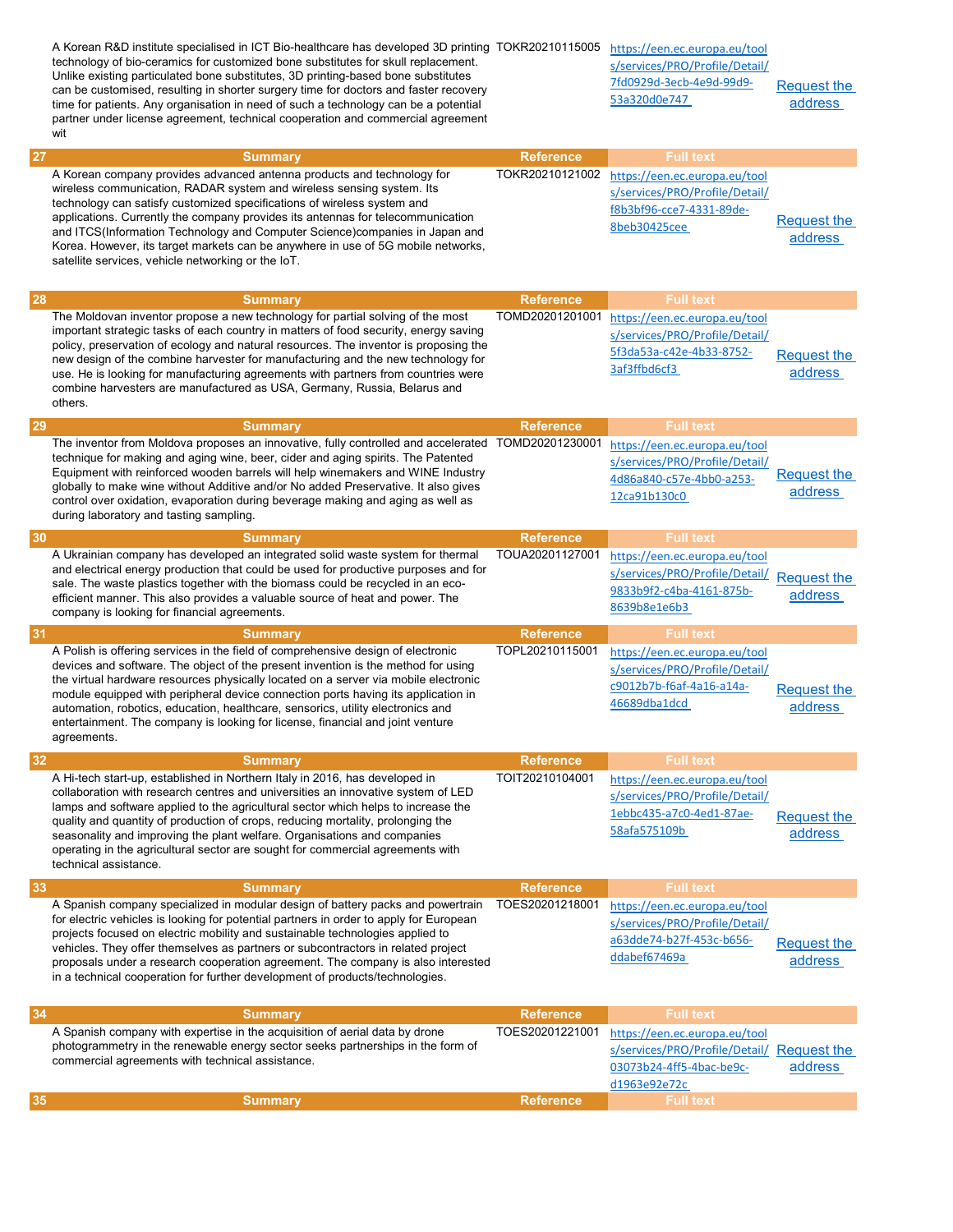|    | A French SME with know-how in computational biology and artificial intelligence is<br>developing an AI-Core based on the combination of machine-learning, deep-<br>learning and knowledge-base systems technologies. The SME is seeking<br>partnerships with health and drug-related companies which need to initiate or scale-<br>up the use of AI in their activities or with IT companies interested in expanding their<br>client-base in the health and drug-related sectors under technical or research<br>cooperation agreements. | TOFR20201123001  | https://een.ec.europa.eu/tool<br>s/services/PRO/Profile/Detail/<br>862cd6b1-6ccc-4bec-9aab-<br>f1ce00d182b5             | <b>Request the</b><br>address |
|----|-----------------------------------------------------------------------------------------------------------------------------------------------------------------------------------------------------------------------------------------------------------------------------------------------------------------------------------------------------------------------------------------------------------------------------------------------------------------------------------------------------------------------------------------|------------------|-------------------------------------------------------------------------------------------------------------------------|-------------------------------|
| 36 | <b>Summary</b>                                                                                                                                                                                                                                                                                                                                                                                                                                                                                                                          | <b>Reference</b> | <b>Full text</b>                                                                                                        |                               |
|    | A French well-known hospital has developed a digital solution (in-vitro model and<br>software) which studies elimination routes of drugs in extracorporeal devices. It<br>provides new insights on intrinsic properties for all types of filters, allowing for<br>systematic evaluation with high repeatability costless, rapid results and<br>performance.<br>Commercial agreements with technical assistance are sought.                                                                                                              | TOFR20210108001  | https://een.ec.europa.eu/tool<br>s/services/PRO/Profile/Detail/<br>8525b3ad-e9c6-490e-8287-<br>551cb0189f0a             | Request the<br>address        |
| 37 | <b>Summary</b>                                                                                                                                                                                                                                                                                                                                                                                                                                                                                                                          | <b>Reference</b> | <b>Full text</b>                                                                                                        |                               |
|    | A Greek ICT SME has developed a plug-in tool that automated supports the users<br>for highly interactive, web-based interfaces, especially in educational software. The<br>tool is a pluggable component for MOOC (Massive Open Online Course) or<br>courseware platforms. The Greek company is looking for companies or<br>organizations that developing educational software for either joint venture or<br>research cooperation agreements.                                                                                          | TOGR20201215001  | https://een.ec.europa.eu/tool<br>s/services/PRO/Profile/Detail/<br>bbc6b38c-f239-4e59-a561-<br>chcc0a38ca12             | Request the<br>address        |
| 38 | <b>Summary</b>                                                                                                                                                                                                                                                                                                                                                                                                                                                                                                                          | <b>Reference</b> | <b>Full text</b>                                                                                                        |                               |
|    | A Greek ICT startup has developed a tracking and collaboration platform for the<br>supply chain industry. The platform tracks the whole order cycle and gives visibility<br>of the status of the order. The company is looking for companies dealing with sea<br>freight cargo willing to test the product. The type of partnership considered is<br>technical cooperation agreement.                                                                                                                                                   | TOGR20201216001  | https://een.ec.europa.eu/tool<br>s/services/PRO/Profile/Detail/<br>0e92cb96-2674-4975-98b6-<br>4dc03cbcdd7f             | <b>Request the</b><br>address |
| 39 | <b>Summary</b>                                                                                                                                                                                                                                                                                                                                                                                                                                                                                                                          | <b>Reference</b> | <b>Full text</b>                                                                                                        |                               |
|    | A Lithuanian SME manufactures and further develops smart drainage systems.<br>Currently, the company is providing planning services and selling the smart<br>drainage system itself. The system reduces nutrients drainage, increased draught<br>resistance and agricultural yields. The SME is looking for commercial or technical<br>cooperation with agriculture equipment manufacturers.                                                                                                                                            | TOLT20201106001  | https://een.ec.europa.eu/tool<br>s/services/PRO/Profile/Detail/<br>8ed12bfd-90de-480b-9491-<br>9414e314fbed             | Request the<br>address        |
| 40 | <b>Summary</b>                                                                                                                                                                                                                                                                                                                                                                                                                                                                                                                          | <b>Reference</b> | <b>Full text</b>                                                                                                        |                               |
|    | A Spanish research group working on viticulture and oenology, discovered and<br>researches on yeast biocapsules, a yeast immobilization technology for the process<br>of fermented products such as alcoholic beverages and biofuels.<br>Researchers are searching for collaboration with any type of company working on<br>the biofuel or alcoholic drinks sector throughout financial or license agreements.                                                                                                                          | TOES20210113001  | https://een.ec.europa.eu/tool<br>s/services/PRO/Profile/Detail/<br>881b8589-03e6-4c5c-a3f6-<br>bf3c5b7c5a98             | Request the<br>address        |
| 41 | <b>Summary</b>                                                                                                                                                                                                                                                                                                                                                                                                                                                                                                                          | <b>Reference</b> | <b>Full text</b>                                                                                                        |                               |
|    | A Spanish university focused on laser-induced breakdown spectroscopy (LIBS) and TOES20201215002<br>Raman spectroscopy technologies, has developed and patented an optical<br>stabilization system for signal enhancement in spectrometric measurements with<br>mechanical fluctuations. License agreement or technical cooperation agreement are<br>sought with companies in unmanned aircraft systems (UAS) sector.                                                                                                                    |                  | https://een.ec.europa.eu/tool<br>s/services/PRO/Profile/Detail/ Request the<br>a44eff4b-7b9f-4f1a-98c5-<br>741f7f64d859 | address                       |
| 42 | <b>Summary</b>                                                                                                                                                                                                                                                                                                                                                                                                                                                                                                                          | <b>Reference</b> | <b>Full text</b>                                                                                                        |                               |
|    | An SME from Latvia has developed a virtual reality emergency medicine technology TOLV20210115001<br>as a tool for training of medical students, healthcare professionals and military<br>personnel. The SME offers research and/or customisation cooperation agreement<br>to research and education institutions, medical simulation centres, SMEs and other<br>stakeholders for involvement in case studies for testing the technology efficiency or<br>development of training courses to specific use cases.                         |                  | https://een.ec.europa.eu/tool<br>s/services/PRO/Profile/Detail/<br>b383ba3d-6adc-48db-b5b7-<br>a4a2b119d585             | <b>Request the</b><br>address |
| 43 | <b>Summary</b>                                                                                                                                                                                                                                                                                                                                                                                                                                                                                                                          | <b>Reference</b> | <b>Full text</b>                                                                                                        |                               |
|    | A Greek inventor has developed an innovative system for building's abandonment<br>in case of emergency. This invention refers to a means of escape that operates only<br>with gravity (the body's weight), without an external energy source. The inventor<br>seeks collaboration, namely license agreement or technical cooperation for his<br>patent.                                                                                                                                                                                 | TOGR20190917001  | https://een.ec.europa.eu/tool<br>s/services/PRO/Profile/Detail/<br>68845a7a-f12b-4f31-811a-<br>547974acf020             | Request the<br>address        |
| 44 | <b>Summary</b>                                                                                                                                                                                                                                                                                                                                                                                                                                                                                                                          | <b>Reference</b> | <b>Full text</b>                                                                                                        |                               |
|    | The current global coronavirus pandemic makes the development of better, more<br>rapid diagnostics tests a priority. Such tests require high quality SARS-Cov-2 spike<br>protein and the ability to take account of arising mutations. A UK-based SME has<br>the capability to make such protein and is looking to partner with companies<br>developing or manufacturing such tests. It is envisaged that the partnership would<br>take the form of a manufacturing agreement, a technical cooperation or a research<br>cooperation.    | TOUK20210120001  | https://een.ec.europa.eu/tool<br>s/services/PRO/Profile/Detail/<br>b223dbed-e65b-49a6-883b-<br>15fbec55ca51             | <b>Request the</b><br>address |
| 45 | <b>Summary</b>                                                                                                                                                                                                                                                                                                                                                                                                                                                                                                                          | <b>Reference</b> | <b>Full text</b>                                                                                                        |                               |
|    |                                                                                                                                                                                                                                                                                                                                                                                                                                                                                                                                         |                  |                                                                                                                         |                               |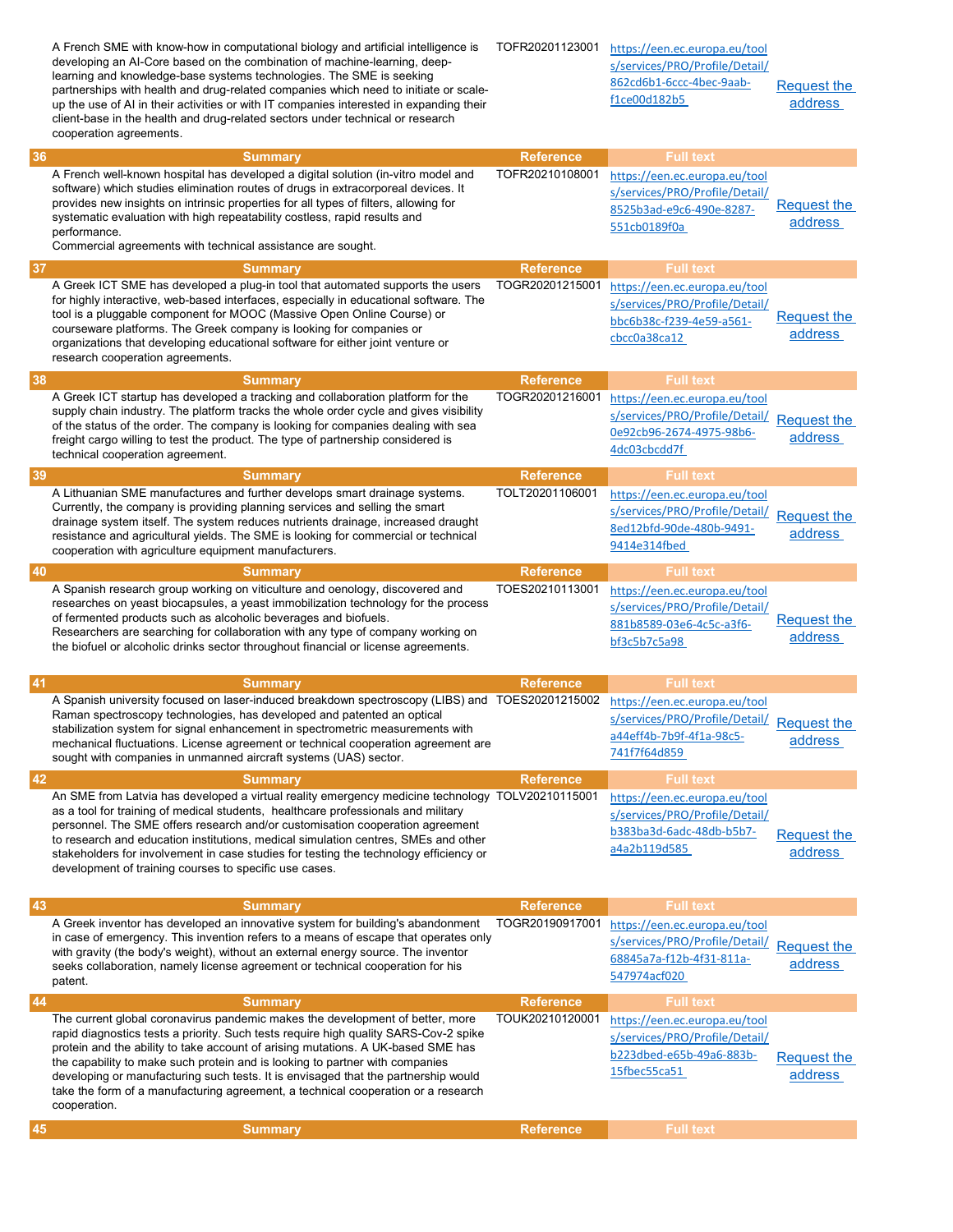Italian company created an innovative software solution able to protect confidential files and information with a software for data storage and file-sharing solution that can be personalised for different needs. The company seeks partners for commercial agreement with technical assistance needing tailored solutions and also partners for research cooperation agreement willing to apply for EU funding.

https://een.ec.europa.eu/tool s/services/PRO/Profile/Detail/ b0617924-c1c6-453c-ab4a-52a5c7dbd6f9

2fce4132-650e-4a82-a816-

<u>Request the</u><br>066d20d89c29 Request the

address

Request the address

| 46 | <b>Summary</b>                                                                  | <b>Reference</b> | <b>Full text</b>               |             |
|----|---------------------------------------------------------------------------------|------------------|--------------------------------|-------------|
|    | A UK inventor offers a high-performance wax to the automobile industry and the  | TOUK20201106001  | https://een.ec.europa.eu/tool  |             |
|    | leisure marine industry. The inventor is looking for partners interested in a   |                  | s/services/PRO/Profile/Detail/ |             |
|    | commercial agreement with technical assistance to manufacture the product and   |                  | 0d7ce411-2773-4ed9-824f-       |             |
|    | they are also seeking financial agreements with investors. The wax is a         |                  | 1e2cf7fbee4b                   | Request the |
|    | development of an existing coating used for wind turbine protection adapted and |                  |                                | address     |
|    | modified to meet the requirements of high-end motor and marine transport.       |                  |                                |             |

| 47 | <b>Summary</b>                                                                                                                                                                                                                                                                                                                                                                                                                                                                                                              | <b>Reference</b> | <b>Full text</b>                                                                                                        |                               |
|----|-----------------------------------------------------------------------------------------------------------------------------------------------------------------------------------------------------------------------------------------------------------------------------------------------------------------------------------------------------------------------------------------------------------------------------------------------------------------------------------------------------------------------------|------------------|-------------------------------------------------------------------------------------------------------------------------|-------------------------------|
|    | A Spanish biomedical research center has developed a new antitumor strategy for<br>the treatment of colon cancer and other epithelial cancers and is looking to<br>establish license, research cooperation or joint venture agreements.                                                                                                                                                                                                                                                                                     | TOES20210121001  | https://een.ec.europa.eu/tool<br>s/services/PRO/Profile/Detail/ Request the<br>63c2ac62-cecb-476e-8867-<br>59637002b541 | address                       |
| 48 | <b>Summary</b>                                                                                                                                                                                                                                                                                                                                                                                                                                                                                                              | <b>Reference</b> | <b>Full text</b>                                                                                                        |                               |
|    | A Spanish biomedical research networking center has developed innovative cell-<br>penetrating peptides (CPPs) to deliver cargos, such as the rapeutic substances,<br>inside cells with very high efficiency and without noticeable toxicity. Looking to<br>establish license, research cooperation, or joint venture agreements.                                                                                                                                                                                            | TOES20210121002  | https://een.ec.europa.eu/tool<br>s/services/PRO/Profile/Detail/ Request the<br>e3b560ee-26e4-4549-bf16-<br>ea0eabf5babc | address                       |
| 49 | <b>Summary</b>                                                                                                                                                                                                                                                                                                                                                                                                                                                                                                              | <b>Reference</b> | <b>Full text</b>                                                                                                        |                               |
|    | An innovative German SME develops and produces high quality cutting-edge laser<br>instruments for tissue processing and cell manipulation. The instruments are<br>suitable for diagnostics, research and development in pharma, biotechnology,<br>regenerative medicine and also in material sciences for material testing. The<br>company is looking for partners under a manufacturing or commercial agreement<br>with technical assistance.                                                                              | TODE20201209001  | https://een.ec.europa.eu/tool<br>s/services/PRO/Profile/Detail/<br>36d99e1c-5156-4f2d-af66-<br>6638fab7da84             | Request the<br>address        |
| 50 | <b>Summary</b>                                                                                                                                                                                                                                                                                                                                                                                                                                                                                                              | <b>Reference</b> | <b>Full text</b>                                                                                                        |                               |
|    | The automated beer brewing equipment developed by machinery research team at<br>the university in Bratislava is fully automatic and suitable for different kinds of users.<br>The university is looking to license the technology to brewers.                                                                                                                                                                                                                                                                               | TOSK20210125001  | https://een.ec.europa.eu/tool<br>s/services/PRO/Profile/Detail/ Request the<br>ddcd3a39-7e23-4029-8057-<br>ace1a4236275 | address                       |
| 51 | <b>Summary</b>                                                                                                                                                                                                                                                                                                                                                                                                                                                                                                              | <b>Reference</b> | <b>Full text</b>                                                                                                        |                               |
|    | This Italian company is a cutting-edge supplier in the production of mechanical<br>components and subassemblies, with a major footprint in the fields of power<br>transmission and earth moving and mining machines. This company is looking for<br>Tier 1 and Tier 2 suppliers in Europe to whom it would offer mechanical machining,<br>quality control and rapid prototyping. The type of agreement desired is a<br>manufacturing agreement or a commercial agreement with technical assistance.                         | TOIT20210112001  | https://een.ec.europa.eu/tool<br>s/services/PRO/Profile/Detail/<br>20d15e7c-4f4c-4282-bf9f-<br>29f81acc02d6             | <b>Request the</b><br>address |
| 52 | <b>Summary</b>                                                                                                                                                                                                                                                                                                                                                                                                                                                                                                              | <b>Reference</b> | <b>Full text</b>                                                                                                        |                               |
|    | An Italian SME has developed state-of-the-art engineering competence in the field<br>of diesel/electric hybrid powertrain applied on equipment traditionally powered by<br>diesel engines. This SME offers its competence to European manufacturers of<br>components like electric motors and control units and is looking for technical and<br>research cooperation agreements. Other partners involved are manufacturers of<br>machinery interested in converting their diesel-powered equipment into<br>hybrid/electric. | TOIT20210113001  | https://een.ec.europa.eu/tool<br>s/services/PRO/Profile/Detail/<br>92cfa173-a884-4a50-b414-<br>a7fe1bc5f227             | <b>Request the</b><br>address |
| 53 | <b>Summary</b>                                                                                                                                                                                                                                                                                                                                                                                                                                                                                                              | <b>Reference</b> | <b>Full text</b>                                                                                                        |                               |
|    | A company from Poland is offering a patented rainwater catcher, an innovative and TOPL20201230001<br>highly efficient device that allows considerable reduction in the cost of water used<br>for home gardening. Easy to install, automatically working, safe and environmentally<br>friendly solution. Suitable for different gutter systems, adaptable design.<br>Commercial agreement with technical assistance is sought.                                                                                               |                  | https://een.ec.europa.eu/tool<br>s/services/PRO/Profile/Detail/<br>292b506e-0c05-4f53-be08-<br>3e0777ff3218             | <b>Request the</b><br>address |
| 54 | <b>Summary</b>                                                                                                                                                                                                                                                                                                                                                                                                                                                                                                              | <b>Reference</b> | <b>Full text</b>                                                                                                        |                               |
|    | An Italian ICT company developed a workplace management software to manage<br>and map the occupation of spaces in medium-large companies.                                                                                                                                                                                                                                                                                                                                                                                   | TOIT20210115001  | https://een.ec.europa.eu/tool<br>s/services/PRO/Profile/Detail/                                                         |                               |

and map the occupation of spaces in medium-large companies. The SME wants to make commercial agreements including technical assistance with companies in different sectors an sizes based in European Union and interested in integrating the innovative technology in their management processes. The company is also looking for technological partnership with University to develop new functions on the tool.

**55 Summary Reference Full text** Full text Assembly Reference Full text Assembly Reference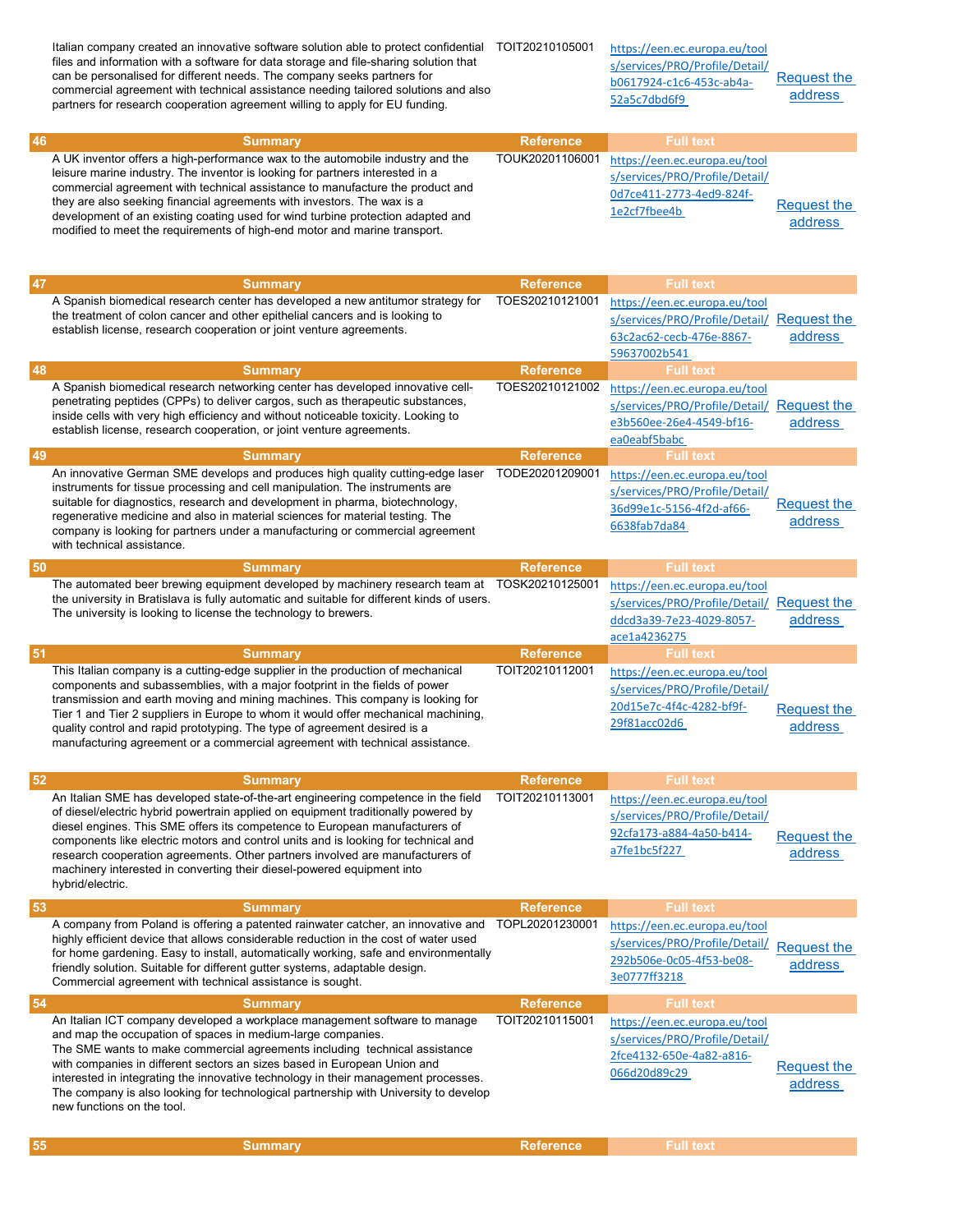|    | A UK cyber-security company has developed innovative security-as-a-service<br>solutions with corporate-style cyber defences to corporate home networks that are<br>becoming increasingly targeted during Covid-19 lockdown. They seek end users<br>handling sensitive data, to pilot the SaaS under commercial agreements with<br>technical assistance, and value added resellers and integrators for licensing<br>agreements.                                                                                                        | TOUK20210104001  | https://een.ec.europa.eu/tool<br>s/services/PRO/Profile/Detail/<br>21e8945b-7b30-4242-b6d5-<br>ba8da3f92867 | <b>Request the</b><br>address |
|----|---------------------------------------------------------------------------------------------------------------------------------------------------------------------------------------------------------------------------------------------------------------------------------------------------------------------------------------------------------------------------------------------------------------------------------------------------------------------------------------------------------------------------------------|------------------|-------------------------------------------------------------------------------------------------------------|-------------------------------|
| 56 | <b>Summary</b>                                                                                                                                                                                                                                                                                                                                                                                                                                                                                                                        | <b>Reference</b> | <b>Full text</b>                                                                                            |                               |
|    | A Polish company experienced in machining of steel and cast iron parts is currently TOPL20210119001<br>offering innovative vertical-axis wind turbines for on-grid, off-grid and hybrid<br>applications. This solution ensures relatively low starting speed and higher power<br>generating efficiency, regardless of wind direction. Products are already available.<br>Commercial agreement with technical assistance is considered.                                                                                                |                  | https://een.ec.europa.eu/tool<br>s/services/PRO/Profile/Detail/<br>8ddd2853-b1b0-43c7-9450-<br>79af06316b0b | Request the<br>address        |
| 57 | <b>Summary</b>                                                                                                                                                                                                                                                                                                                                                                                                                                                                                                                        | <b>Reference</b> | <b>Full text</b>                                                                                            |                               |
|    | A UK startup has developed and is testing in field trials calibration-free pH sensors.<br>This opens up new applications where networked sensors work autonomously over<br>a long period, on a water network or in an ocean. Manufacturers of glass electrodes<br>are sought who are interested in licensing the technology for calibration-free<br>solutions. Also, developers of transducers and sondes, to jointly develop new<br>products under technical and manufacturing co-operation.                                         | TOUK20210118001  | https://een.ec.europa.eu/tool<br>s/services/PRO/Profile/Detail/<br>6c66494f-563b-4788-ac4d-<br>dede7804acb7 | <b>Request the</b><br>address |
| 58 | <b>Summary</b>                                                                                                                                                                                                                                                                                                                                                                                                                                                                                                                        | <b>Reference</b> | <b>Full</b> text                                                                                            |                               |
|    | A UK company has optimised communications technology for price-sensitive<br>devices that still need quality of service. These include smart metering, lighting and<br>similar internet of things (IoT) applications. The company has established a<br>significant partner eco-system encompassing multiple meter manufacturers and<br>system integrators. They are seeking further integrators supplying into utilities, IoT,<br>smart cities, under licensing and technical cooperation agreements.                                  | TOUK20210119001  | https://een.ec.europa.eu/tool<br>s/services/PRO/Profile/Detail/<br>0e23f252-0400-4e4f-9218-<br>8914da0777c5 | Request the<br>address        |
| 59 | <b>Summary</b>                                                                                                                                                                                                                                                                                                                                                                                                                                                                                                                        | <b>Reference</b> | <b>Full text</b>                                                                                            |                               |
|    | A UK startup is testing a novel bistable smart window technology that only needs<br>power for switching. The optically superior film is highly customisable. Technical<br>cooperation and licensing is sought with manufacturers of car and aeroplane<br>windows, and display cabinets. Technical cooperation is additionally sought with<br>developers of facades for smart cities, where energy savings can be made by<br>blocking infra-red.                                                                                       | TOUK20210118002  | https://een.ec.europa.eu/tool<br>s/services/PRO/Profile/Detail/<br>905ebbff-7f9f-4519-925e-<br>8bd388bcc551 | Request the<br>address        |
| 60 | <b>Summary</b>                                                                                                                                                                                                                                                                                                                                                                                                                                                                                                                        | <b>Reference</b> | <b>Full text</b>                                                                                            |                               |
|    | A UK company has introduced novel coating for high hardness and low friction,<br>superior to anodising or plasma electrolytic oxidation (PEO). Fast moving parts in<br>various machinery and engines have a longer life, whilst being easier to produce.<br>Manufacturers of machinery in various sectors such as textiles, packaging,<br>aerospace, food, motor sport, luxury goods, are sought for manufacturing and<br>commercial agreements with technical assistance, and licensing.                                             | TOUK20210114001  | https://een.ec.europa.eu/tool<br>s/services/PRO/Profile/Detail/<br>2223f68d-de8c-4824-89d4-<br>aa85813d9b93 | <b>Request the</b><br>address |
| 61 | <b>Summary</b>                                                                                                                                                                                                                                                                                                                                                                                                                                                                                                                        | <b>Reference</b> | <b>Full text</b>                                                                                            |                               |
|    | An East of England company has launched a world-first app that teaches children<br>about correct usage of inhalers through modules and games. Significant<br>improvement against leaflets and videos suggests it is a fun and cost-efficient way<br>to avoid large numbers of emergency hospital visits. Healthcare providers and<br>stakeholders globally are encouraged to spread the app under license.                                                                                                                            | TOUK20210201001  | https://een.ec.europa.eu/tool<br>s/services/PRO/Profile/Detail/<br>a9ccfd90-dc66-4999-b602-<br>2b07b8dbf276 | Request the<br>address        |
| 62 | <b>Summary</b>                                                                                                                                                                                                                                                                                                                                                                                                                                                                                                                        | <b>Reference</b> | <b>Full text</b>                                                                                            |                               |
|    | An award-winning Cambridge (UK) based company develops and produces<br>transparent photovoltaic glass and glazing solutions for applications in building<br>curtain wall facades, skylights, balustrades, canopies and structures. Developers<br>and users of thin film photovoltaics and construction methods are sought for<br>technical co-operation or commercial agreements with technical assistance.                                                                                                                           | TOUK20210118003  | https://een.ec.europa.eu/tool<br>s/services/PRO/Profile/Detail/<br>668b9581-b9df-4271-9691-<br>ab9a976fc10d | Request the<br>address        |
| 63 | <b>Summary</b>                                                                                                                                                                                                                                                                                                                                                                                                                                                                                                                        | <b>Reference</b> | <b>Full text</b>                                                                                            |                               |
|    | A UK company has combined the latest biometric technologies with specifically-<br>designed software to roll out robust identification solutions for developing countries.<br>In particular, aid organisations use it to make sure the right people are reached with<br>their interventions, and ensure that no one is missed. Further aid programmes are<br>sought for commercial agreements with technical assistance or for technical<br>cooperation for new solutions. Latest biometric developments are sought to in-<br>license. | TOUK20210112001  | https://een.ec.europa.eu/tool<br>s/services/PRO/Profile/Detail/<br>a16429a1-5cf2-4d66-9cc0-<br>cbdd39406548 | <b>Request the</b><br>address |
| 64 | <b>Summary</b>                                                                                                                                                                                                                                                                                                                                                                                                                                                                                                                        | <b>Reference</b> | <b>Full</b> text                                                                                            |                               |
|    | A Dutch innovative start-up, who developed a wireless charge tile and kickstand for TONL20201029001<br>e-bikes, will launch these products to the market end Q1 of 2021. These products<br>will be sold in The Netherlands and other European countries. Due to ongoing<br>chances in Europe for e-bikes, the company is looking for partners abroad.<br>Cooperation will be arranged in a framework of a commercial agreement with<br>technical assistance and a joint-venture agreement.                                            |                  | https://een.ec.europa.eu/tool<br>s/services/PRO/Profile/Detail/<br>db2d2472-5758-4097-ae6d-<br>c936181a431a | Request the<br>address        |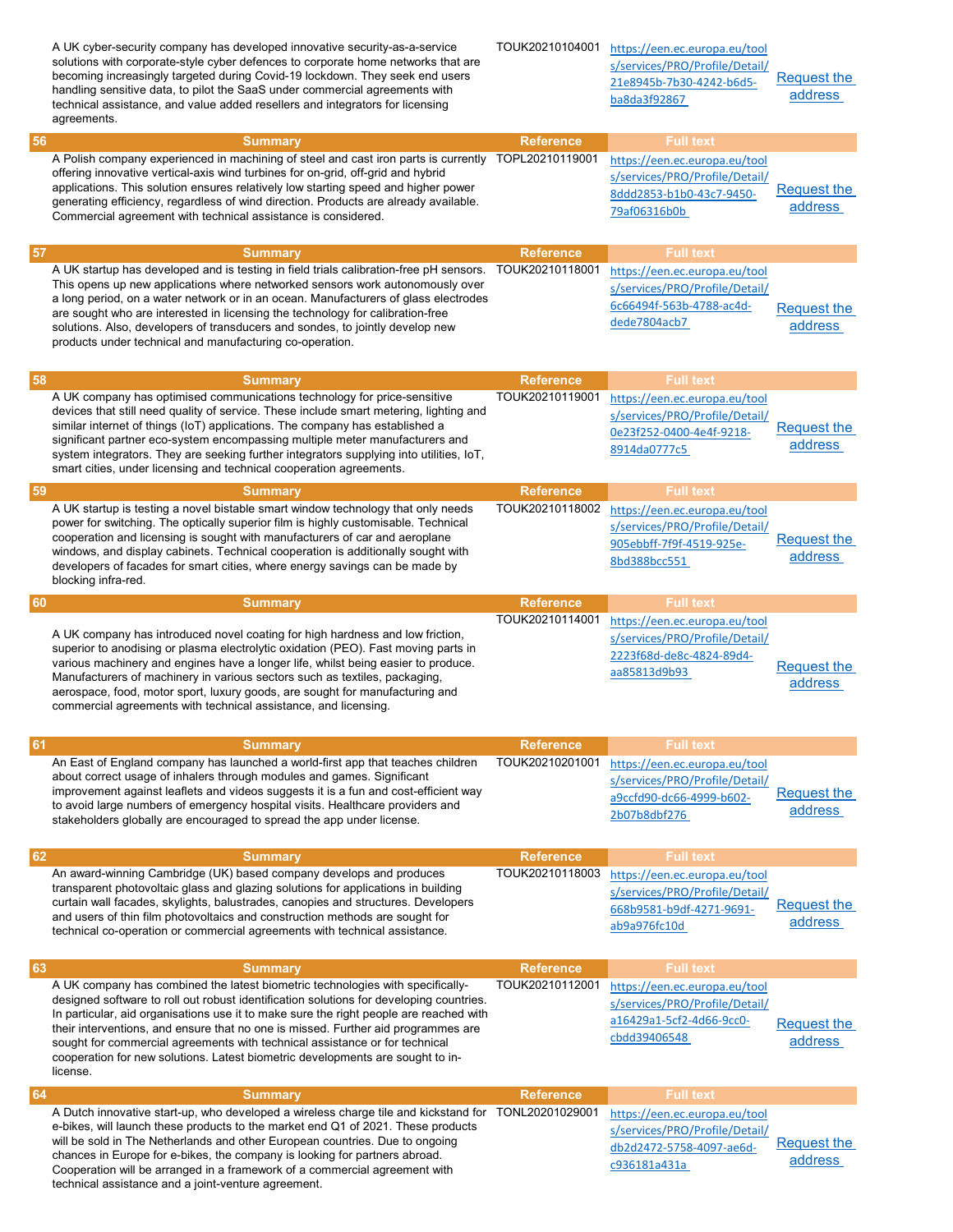| 65   | <b>Summary</b>                                                                                                                                                                                                                                                                                                                                                                                                                                                                                                                             | <b>Reference</b> | <b>Full</b> text                                                                                            |                               |
|------|--------------------------------------------------------------------------------------------------------------------------------------------------------------------------------------------------------------------------------------------------------------------------------------------------------------------------------------------------------------------------------------------------------------------------------------------------------------------------------------------------------------------------------------------|------------------|-------------------------------------------------------------------------------------------------------------|-------------------------------|
|      | A UK biofoundry SME provides novel production strains of the regulatory friendly<br>baker's yeast, optimised for industrial-scale recombinant protein production to make<br>vaccines, therapeutic proteins and diagnostics more affordable and accessible to all<br>who need them. Biotech partners are sought for technology platform development<br>and testing under technical cooperation agreements, and customers with products<br>suited to their technology platform under commercial agreements with technical<br>assistance.     | TOUK20201201002  | https://een.ec.europa.eu/tool<br>s/services/PRO/Profile/Detail/<br>e815f4a6-6198-42e7-9ce2-<br>57ab71522648 | Request the<br>address        |
| 66   | <b>Summary</b>                                                                                                                                                                                                                                                                                                                                                                                                                                                                                                                             | <b>Reference</b> | <b>Full</b> text                                                                                            |                               |
|      | A UK-based startup company offers technical cooperation agreement to pilot a new<br>software component for secure live data sharing, reducing the cost and complexity<br>of implementing collaboration features in apps, information services or control<br>systems. The partner will be a software engineering team developing or maintaining<br>such systems. The pilot project will comprise architecture analysis and code to<br>deliver demonstrable features, with the possibility of follow-on production delivery.                 | TOUK20201029001  | https://een.ec.europa.eu/tool<br>s/services/PRO/Profile/Detail/<br>398915b8-30d5-4f84-927a-<br>59b2184a72a5 | <b>Request the</b><br>address |
| 67   | <b>Summary</b>                                                                                                                                                                                                                                                                                                                                                                                                                                                                                                                             | <b>Reference</b> | <b>Full text</b>                                                                                            |                               |
|      | A Spanish technology centre specialized in plastic materials is developing efficient<br>and innovative laser-light-based devices based on the use of laser diodes coupled<br>with phosphor diffusers. They can be used for innovative automotive headlamps or<br>for the outdoor and indoor illumination of buildings. Industrial partners for technical<br>cooperation agreement are sought, in order to collaborate for the development,<br>testing and certification of the new laser-light-based devices                               | TOES20201218002  | https://een.ec.europa.eu/tool<br>s/services/PRO/Profile/Detail/<br>7723a13d-5d91-433a-9c66-<br>318e1eae5e0e | <b>Request the</b><br>address |
| 68   | <b>Summary</b>                                                                                                                                                                                                                                                                                                                                                                                                                                                                                                                             | <b>Reference</b> | <b>Full text</b>                                                                                            |                               |
|      | An academic organisation based in the North East of the UK aims to assist SME's<br>and RTO's in tackling the longevity economy opportunities though evidence<br>synthesis, deep market and trend analysis, horizon scanning, and consumer<br>insights gathered by their proprietary methodological approach. The organisation is<br>looking for partners who are developing products, services or innovative business<br>model in these areas through research and/or consultancy technical cooperation<br>agreement.                      | TOUK20201202001  | https://een.ec.europa.eu/tool<br>s/services/PRO/Profile/Detail/<br>32e5b0cc-934f-4530-8636-<br>ed3d1e9318c3 | <b>Request the</b><br>address |
| 69   | <b>Summary</b>                                                                                                                                                                                                                                                                                                                                                                                                                                                                                                                             | <b>Reference</b> | <b>Full text</b>                                                                                            |                               |
|      | Traditional industrial cleaning methods are often tedious, time consuming and<br>possibly dangerous. A Singapore academic and research institute has developed a<br>laser cleaning technology that removes coating, rust and surface contamination,<br>through an environmentally-friendly process that has low dust emission, low noise,<br>and low waste volume.<br>It seeks to partner SMEs or MNEs via licensing or commercial agreements with<br>technical assistance.                                                                | TOSG20201221001  | https://een.ec.europa.eu/tool<br>s/services/PRO/Profile/Detail/<br>4e38ef0d-db23-4b7b-8e7d-<br>1424c5662025 | <b>Request the</b><br>address |
| 70   | <b>Summary</b>                                                                                                                                                                                                                                                                                                                                                                                                                                                                                                                             | <b>Reference</b> | <b>Full text</b>                                                                                            |                               |
|      | A Singapore institute of higher learning has developed a patented distributed LiDAR TOSG20210127002<br>technology incorporating optical fibres to deliver light to the desired spots over the<br>surface of the vehicle, therefore enabling omnidirectional visibility. The device is<br>motorless and super light-weight. Besides distance, the sensor can sense colour<br>and the temperature too. The technology provider is interested in licensing or<br>commercial agreements with technical assistance with MNEs/SMEs of all sizes. |                  | https://een.ec.europa.eu/tool<br>s/services/PRO/Profile/Detail/<br>7132ece4-d58a-4c8e-82bc-<br>b4a7b0ac6660 | Request the<br>address        |
| 71   | <b>Summary</b>                                                                                                                                                                                                                                                                                                                                                                                                                                                                                                                             | <b>Reference</b> | <b>Full text</b>                                                                                            |                               |
|      | A Singapore institute of higher learning has developed a reconfigurable hybrid<br>robotic gripper, which resolves the limitations of currently available grippers with an<br>adjustable base that is able to produce different grasp postures in the food industry<br>processing or packaging lines. The technology provider is interested in licensing or<br>commercial partnerships with technical assistance with food manufacturers<br>MNE/SME of all sizes.                                                                           | TOSG20210125003  | https://een.ec.europa.eu/tool<br>s/services/PRO/Profile/Detail/<br>969dda2f-73b5-4fa2-8f12-<br>6e61e948a041 | Request the<br>address        |
| 72   | <b>Summary</b>                                                                                                                                                                                                                                                                                                                                                                                                                                                                                                                             | <b>Reference</b> | <b>Full text</b>                                                                                            |                               |
|      | Bulgarian research team offers computational modelling approaches to predict the<br>pharmacokinetic and pharmacodynamic profiles of small molecules. It allows fast<br>screening and prioritization of compounds based on evaluation of metabolism and<br>toxicity associated with oral administration of a molecule and pharmacological<br>potential of the molecule for the prevention / therapy of metabolic syndrome.<br>Researchers are looking for technical cooperation agreement and/or financial<br>agreement.                    | TOBG20191202001  | https://een.ec.europa.eu/tool<br>s/services/PRO/Profile/Detail/<br>fc8f2c0d-4cfb-47a8-9ed1-<br>4a5e306df5fa | Request the<br>address        |
| $73$ | <b>Summary</b>                                                                                                                                                                                                                                                                                                                                                                                                                                                                                                                             | <b>Reference</b> | <b>Full text</b>                                                                                            |                               |
|      | Bulgarian research team has developed a multi-component rust converter with<br>active components. The product converts the rust in high valence oxides and<br>phosphates of iron covering the surface with protective film. The latter performs two<br>functions - barrier-shielding and as a primer for sequential deposition of paint<br>coatings. The research team is looking for collaboration with manufacturing<br>companies for commercialization of the product via a commercial agreement with<br>technical assistance.          | TOBG20201217001  | https://een.ec.europa.eu/tool<br>s/services/PRO/Profile/Detail/<br>b27c01a9-1eeb-423c-8d14-<br>e485bad14e04 | Request the<br>address        |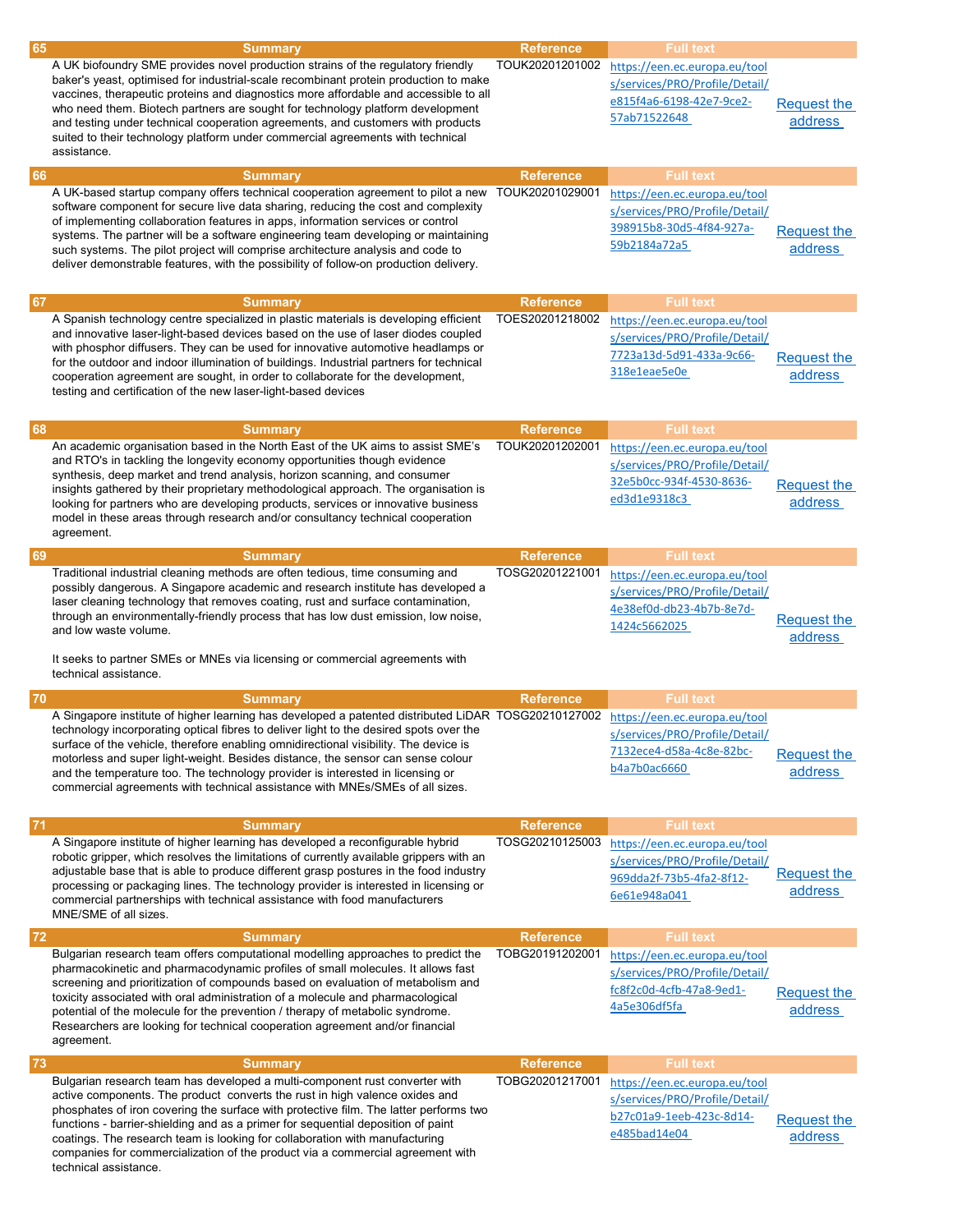| 74 | <b>Summary</b>                                                                                                                                                                                                                                                                                                                                                                                                                                                                                                                                       | <b>Reference</b>                    | <b>Full text</b>                                                                                                                |                               |
|----|------------------------------------------------------------------------------------------------------------------------------------------------------------------------------------------------------------------------------------------------------------------------------------------------------------------------------------------------------------------------------------------------------------------------------------------------------------------------------------------------------------------------------------------------------|-------------------------------------|---------------------------------------------------------------------------------------------------------------------------------|-------------------------------|
|    | A Bulgarian research institute with more than 50 years of experience in<br>electrochemistry and energy systems has developed an innovative electrode mass<br>of zinc electrode applicable for alkaline rechargeable batteries. The institute is<br>looking for commercial agreements with technical assistance with interested<br>companies for the implementation of the innovation.                                                                                                                                                                | TOBG20201221001                     | https://een.ec.europa.eu/tool<br>s/services/PRO/Profile/Detail/<br>33a56ce1-46f9-4399-8b66-<br>60163e227cab                     | <b>Request the</b><br>address |
| 75 | <b>Summary</b>                                                                                                                                                                                                                                                                                                                                                                                                                                                                                                                                       | <b>Reference</b>                    | <b>Full text</b>                                                                                                                |                               |
|    | A Bulgarian research institute has developed an innovative technology and<br>equipment for extraction of bio-active substances from wild or cultivated plants<br>using solvent extraction techniques. It can be applied for extraction of various<br>agents such as pharmaceuticals, nutriments, flavors, colorants, etc. The exhausted<br>vegetable mass is environment friendly. The unit seeks industrial partners under<br>commercial agreement with technical assistance.                                                                       | TOBG20201221002                     | https://een.ec.europa.eu/tool<br>s/services/PRO/Profile/Detail/<br>6baaffad-8fc6-4446-9eab-<br>89d2ce1bd818                     | <b>Request the</b><br>address |
| 76 | <b>Summary</b>                                                                                                                                                                                                                                                                                                                                                                                                                                                                                                                                       | <b>Reference</b>                    | <b>Full text</b>                                                                                                                |                               |
|    | A Bulgarian research organization with R&D experience in the field of polymer<br>chemistry and materials science has developed<br>an innovative method for synthesis and preparation of highly concentrated<br>dispersion of silver nano particles with high antibacterial activity. The team is looking<br>to reach commercial agreements with technical assistance with interested<br>companies for the implementation of the technology, license or technical<br>cooperation agreements.                                                          | TOBG20191211002                     | https://een.ec.europa.eu/tool<br>s/services/PRO/Profile/Detail/<br>476be4c5-b920-4753-b3e8-<br>8ae639648bb9                     | <b>Request the</b><br>address |
| 77 | <b>Summary</b>                                                                                                                                                                                                                                                                                                                                                                                                                                                                                                                                       | <b>Reference</b>                    | <b>Full text</b>                                                                                                                |                               |
|    | A consortium of Slovenian public research organizations has developed a new<br>method and device for disinfection of water without chemicals. The method has<br>been validated by a laboratory prototype. The researchers are looking for<br>hydroponic plant production farms for technical cooperation and joint venture to<br>further develop commercial water cleaning devices for hydroponic systems.                                                                                                                                           | TOSI20201229001                     | https://een.ec.europa.eu/tool<br>s/services/PRO/Profile/Detail/<br>31eec5bd-8e3d-4849-8637-<br>950d67fc11c6                     | <b>Request the</b><br>address |
| 78 | <b>Summary</b>                                                                                                                                                                                                                                                                                                                                                                                                                                                                                                                                       | <b>Reference</b>                    | <b>Full text</b>                                                                                                                |                               |
|    | An Italian start up specialized in designing and developing IoT solutions is offering<br>technical co-operation agreements and/or commercial agreement with technical<br>assistance to industries and Public Administration (PA) involved in digital<br>transformation processes.<br>The company is also open to collaborate with European Universities under a<br>research cooperation agreement to develop innovative projects and new solutions.                                                                                                  | TOIT20210121001                     | https://een.ec.europa.eu/tool<br>s/services/PRO/Profile/Detail/<br>7396b120-6721-4d5c-aabc-<br>6e280ebaad87                     | <b>Request the</b><br>address |
|    |                                                                                                                                                                                                                                                                                                                                                                                                                                                                                                                                                      |                                     |                                                                                                                                 |                               |
|    |                                                                                                                                                                                                                                                                                                                                                                                                                                                                                                                                                      |                                     |                                                                                                                                 |                               |
| 79 | <b>Summary</b><br>A Dutch SME is specialized in lead casting and lead machining. Lead is frequently<br>used as a material in machines where X-rays, electron radiation and nuclear<br>radiation must be shielded, such as medical devices and analytical equipment. The<br>combination of radiation expertise, casting and precision machining of lead makes<br>the SME special. The SME is interested in a manufacturing agreement to<br>manufacturers and system integrators that need precision parts of lead and related<br>radiation expertise. | <b>Reference</b><br>TONL20201211001 | <b>Full text</b><br>https://een.ec.europa.eu/tool<br>s/services/PRO/Profile/Detail/<br>dae3b376-34df-4986-afbe-<br>03472e6d608f | <b>Request the</b><br>address |
|    |                                                                                                                                                                                                                                                                                                                                                                                                                                                                                                                                                      |                                     |                                                                                                                                 |                               |
| 80 | <b>Summary</b><br>Optimum water quality is vital for fish health and aquaculture systems. A Singapore TOSG20201222001<br>startup is offering an aquaculture system that can control the salinity and alkalinity<br>of sea and fresh water to achieve optimal water conditions for different stages of<br>fish growth.<br>It seeks to partner SMEs or MNEs via licensing to commercialise the technology for<br>fish farming or commercial agreements with technical assistance.                                                                      | <b>Reference</b>                    | <b>Full text</b><br>https://een.ec.europa.eu/tool<br>s/services/PRO/Profile/Detail/<br>7b72aa17-e2f8-4454-b495-<br>969d3f8260af | <b>Request the</b><br>address |
| 81 | <b>Summary</b>                                                                                                                                                                                                                                                                                                                                                                                                                                                                                                                                       | <b>Reference</b>                    | <b>Full text</b>                                                                                                                |                               |
|    | A Singapore institute of higher learning has developed a novel rapid multiplex meat<br>speciation kit to identify meat products authenticity, which is as an important issue<br>in food regulatory control. This developed kit uses polymerase chain reaction<br>amplification in the presence of double stranded DNA binding dye followed by high<br>resolution melting technology. The technology provider is interested in license<br>agreements or commercial agreements with technical assistance with MNEs/SMEs<br>of all sizes.               | TOSG20210125004                     | https://een.ec.europa.eu/tool<br>s/services/PRO/Profile/Detail/<br>5dbea31b-3939-410c-b714-<br>efd32bbee417                     | <b>Request the</b><br>address |
| 82 | <b>Summary</b>                                                                                                                                                                                                                                                                                                                                                                                                                                                                                                                                       | <b>Reference</b>                    | <b>Full text</b>                                                                                                                |                               |
|    | A Spanish SME, active in the area of solutions for tourism, has developed a platform TOES20201109001<br>(web and app) for the management and sale of travel reservations for companies,<br>previously filtered by the internal policies of each company. The travelers will be able<br>to book any type of lodging or transport following and fulfilling the internal policies of<br>the company. They seek partnering with companies that manage their own<br>corporate travels for testing or commercial agreements with technical assistance,     |                                     | https://een.ec.europa.eu/tool<br>s/services/PRO/Profile/Detail/<br>d783ed91-fb97-4984-aa68-<br><u>ac07fad976f2</u>              | Request the<br>address        |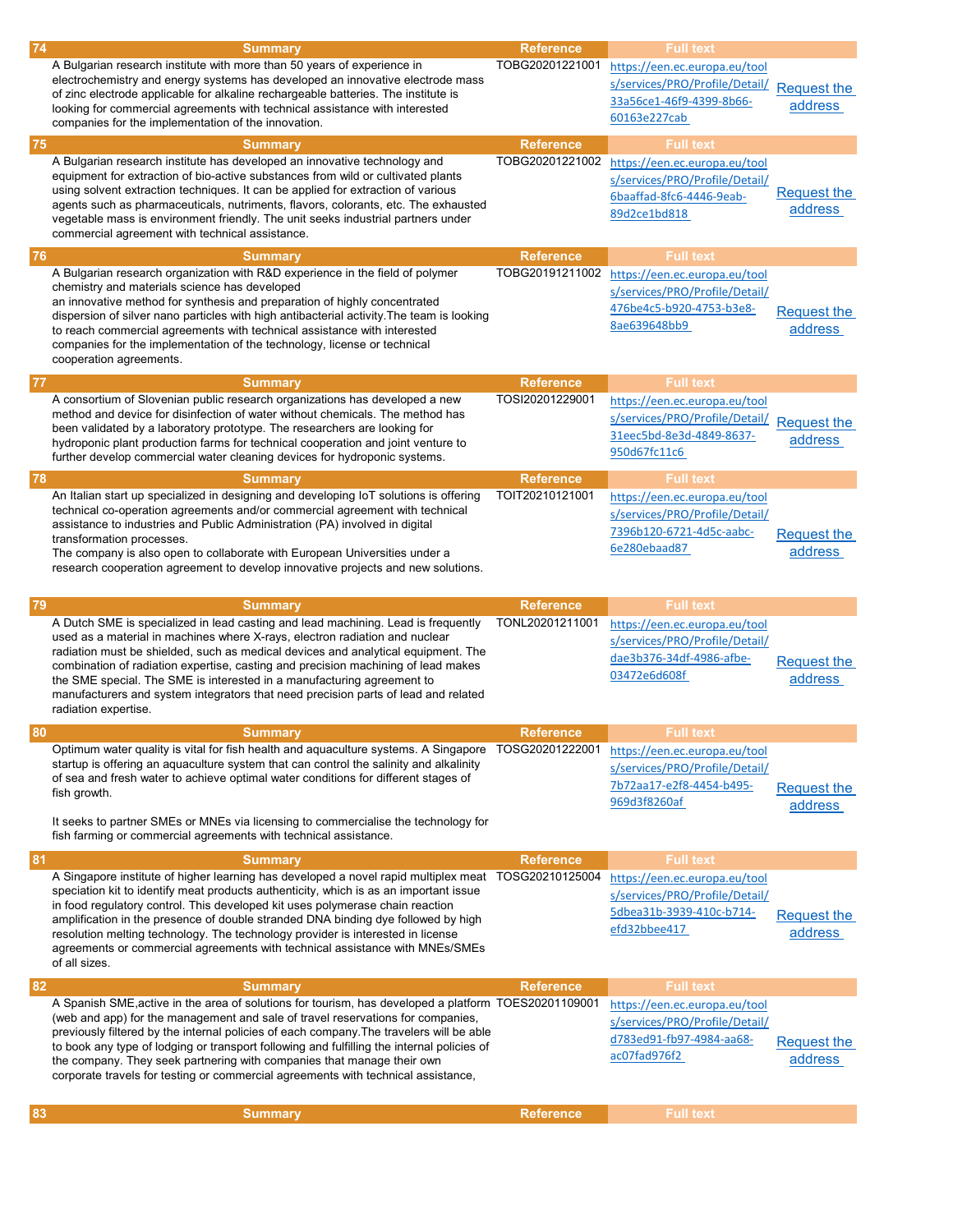|    | A German university developed a novel production process of extracorporeal<br>oxygenators. It enables the production of oxygenators with different volumes with<br>the same housing, the same core and the same fiber mats. The university offers a<br>cooperation under license agreement and a technical cooperation to industrial<br>partners from the medical sector.                                                                                                                                                                         | TODE20210121001                     | https://een.ec.europa.eu/tool<br>s/services/PRO/Profile/Detail/<br>29db822b-d513-4861-87d9-<br>f55471a1824d                     | <b>Request the</b><br>address |
|----|---------------------------------------------------------------------------------------------------------------------------------------------------------------------------------------------------------------------------------------------------------------------------------------------------------------------------------------------------------------------------------------------------------------------------------------------------------------------------------------------------------------------------------------------------|-------------------------------------|---------------------------------------------------------------------------------------------------------------------------------|-------------------------------|
| 84 | <b>Summary</b><br>A Slovenian R&D company from Primorska region specialized in process analytics<br>in environmental industries developed a novel monitoring system with multiple<br>detection devices (AI/ML machine vision) feeding a database with process<br>information like belt load, waste composition, moisture and presence of<br>contaminants. The solution is accompanied by a state-of-the-art Industry 4.0<br>information system. They are looking for a strategic partner for a commercial<br>agreement with technical assistance. | <b>Reference</b><br>TOSI20201214001 | <b>Full text</b><br>https://een.ec.europa.eu/tool<br>s/services/PRO/Profile/Detail/<br>6363bf84-f9d7-4376-be82-<br>Oafe5cf91d35 | <b>Request the</b><br>address |
| 85 | <b>Summary</b>                                                                                                                                                                                                                                                                                                                                                                                                                                                                                                                                    | <b>Reference</b>                    | <b>Full text</b>                                                                                                                |                               |
|    | A Spanish university has developed a system that allows to multiple users the<br>simultaneous and individual supply of disinfected air in closed spaces of common<br>use. This system, which can be easily installed in any place, is very economical and<br>allows a safety distance among the audience. Companies interested in acquiring<br>this system for commercial exploitation through patent license agreement are<br>sought.                                                                                                            | TOES20210112001                     | https://een.ec.europa.eu/tool<br>s/services/PRO/Profile/Detail/<br>4b638376-ef99-4563-afdf-<br>c54df87030e7                     | <b>Request the</b><br>address |
| 86 | <b>Summary</b>                                                                                                                                                                                                                                                                                                                                                                                                                                                                                                                                    | <b>Reference</b>                    | <b>Full text</b>                                                                                                                |                               |
|    | A German university has developed an aluminum (AI) reinforced fiber composite<br>material (FCM) of low weight and high mechanical strength for application in aircraft<br>construction, wind power generation, automotive industry, or boat construction. The<br>university is looking for partners for research cooperation agreements, transfer of<br>rights, license agreements, or know-how transfer.                                                                                                                                         | TODE20201217001                     | https://een.ec.europa.eu/tool<br>s/services/PRO/Profile/Detail/<br>10d39c87-bf48-431b-93a0-<br>c94bffb12902                     | <b>Request the</b><br>address |
| 87 | <b>Summary</b>                                                                                                                                                                                                                                                                                                                                                                                                                                                                                                                                    | <b>Reference</b>                    | <b>Full text</b>                                                                                                                |                               |
|    | A Spanish university has developed a new library manufacturing method for<br>analyzing miRNAs with massively parallel sequencing (miRNA-seq). The method<br>uses nanotechnology that avoids the ligation reaction during the library preparation,<br>a common step in this process and the main source of bias. The university is<br>looking for partners from the pharmaceutical or biotechnology industry interested in<br>licensing this patented technology.                                                                                  | TOES20210120001                     | https://een.ec.europa.eu/tool<br>s/services/PRO/Profile/Detail/<br>bd75751c-a786-4c8e-b224-<br>beaca78379e5                     | <b>Request the</b><br>address |
| 88 | <b>Summary</b>                                                                                                                                                                                                                                                                                                                                                                                                                                                                                                                                    | <b>Reference</b>                    | <b>Full text</b>                                                                                                                |                               |
|    | Researchers from a Spanish University have developed a new biomaterial for bone<br>lesions treatment based on sea cucumbers and an in vitro method of preparing it. It<br>is highly biocompatible and exhibits in vivo functionality with potentially better<br>results in terms of bone regeneration and repair than other currently available<br>materials. The university is looking for partners from the pharma / health industry<br>interested in licensing this patented technology.                                                       | TOES20210120003                     | https://een.ec.europa.eu/tool<br>s/services/PRO/Profile/Detail/<br>646e3e9e-5053-413d-b048-<br>c369088d9881                     | <b>Request the</b><br>address |
| 89 | <b>Summary</b>                                                                                                                                                                                                                                                                                                                                                                                                                                                                                                                                    | <b>Reference</b>                    | <b>Full text</b>                                                                                                                |                               |
|    | A Polish manufacturer of car brake components is offering zinc phosphated and oil<br>impregnated brake disks, coated using an innovative immersion technology that<br>ensures improved durability and protection of all disk surfaces. Commercial<br>agreement with technical assistance is considered.                                                                                                                                                                                                                                           | TOPL20210111001                     | https://een.ec.europa.eu/tool<br>s/services/PRO/Profile/Detail/ Request the<br>e21c326a-ce90-4166-8dac-<br>d30775711bf1         | address                       |
| 90 | <b>Summary</b>                                                                                                                                                                                                                                                                                                                                                                                                                                                                                                                                    | <b>Reference</b>                    | <b>Full text</b>                                                                                                                |                               |
|    | An innovative German SME specialized in advanced ceramic sensor technologies<br>offers a wide range of highly accurate and sensitive, selective and stable<br>temperature sensor elements based on a ceramic Platinum thin-film technology<br>which can be used for automotive, energy, safety, building and home applications.<br>Seeking industrial companies in these target sectors for customised adaptation of<br>the sensor elements based on commercial agreements with technical assistance<br>and distribution partners                 | TODE20210112001                     | https://een.ec.europa.eu/tool<br>s/services/PRO/Profile/Detail/<br>effbb974-42da-4ab7-b9c7-<br>cabd70eaa034                     | <b>Request the</b><br>address |
| 91 | <b>Summary</b>                                                                                                                                                                                                                                                                                                                                                                                                                                                                                                                                    | <b>Reference</b>                    | <b>Full text</b>                                                                                                                |                               |
|    | A consortium of Austrian research institutions with extensive knowledge in the<br>development of textile sensors, the research of stroke medicine and close<br>connections to clinics is looking for partners to collaborate under a technical<br>agreement.<br>With this know-how, the consortium is developing a wearable device as a medical<br>device ("sensor shirt"). This item will have the ability to monitor a variety of<br>indicators for key bodily functions for the care of aged individuals and medical<br>patients               | TOAT20210111001                     | https://een.ec.europa.eu/tool<br>s/services/PRO/Profile/Detail/<br>f2a56a0f-ecdc-49d8-975a-<br>fda73c449bb9                     | Request the<br>address        |
| 92 | <b>Summary</b>                                                                                                                                                                                                                                                                                                                                                                                                                                                                                                                                    | <b>Reference</b>                    | <b>Full text</b>                                                                                                                |                               |
|    | A UK non-profit organisation is providing access to Anti-CD3 (Anti-Cluster of<br>Differentiation) from its original source Cancer Research UK, to academia and life<br>science industry. The Anti-CD3 antibody is used as a pan T-cell marker in the<br>detection of T-cell populations and in immuno-suppressive drugs for the treatment<br>of leukaemia and is offered to cancer researchers and scientists in academia and<br>industry, via licensing agreement.                                                                               | TOUK20201216001                     | https://een.ec.europa.eu/tool<br>s/services/PRO/Profile/Detail/<br>66969648-dee4-45ff-a540-<br>5edbbd6811f3                     | <b>Request the</b><br>address |
| 93 | <b>Summary</b>                                                                                                                                                                                                                                                                                                                                                                                                                                                                                                                                    | <b>Reference</b>                    | <b>Full text</b>                                                                                                                |                               |
|    |                                                                                                                                                                                                                                                                                                                                                                                                                                                                                                                                                   |                                     |                                                                                                                                 |                               |